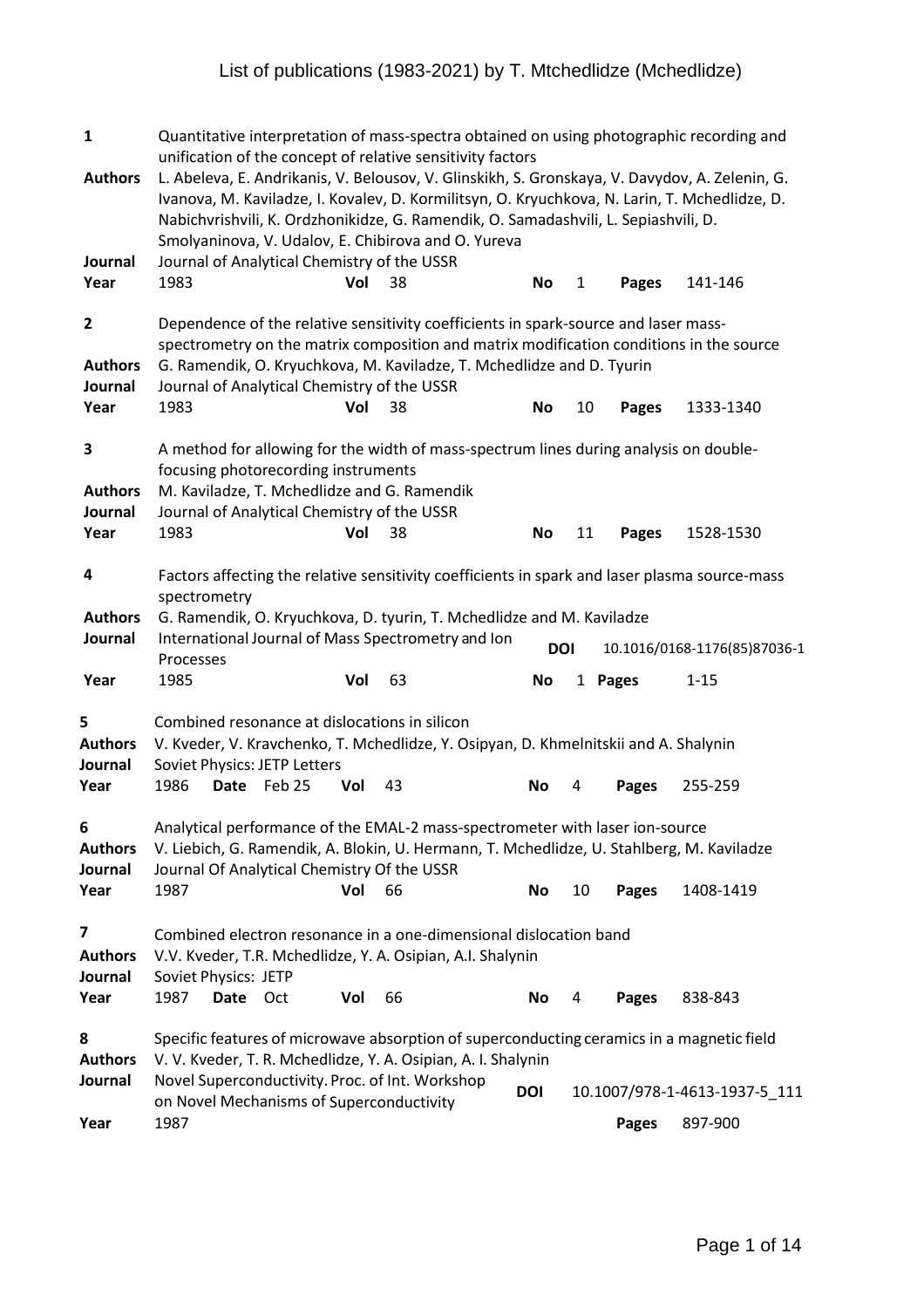| 9<br><b>Authors</b><br>Journal          | Characteristics of microwave losses in a superconducting ceramic subjected to a magnetic field<br>V. V. Kveder, T. R. Mchedlidze, Y. A. Osipian, A. I. Shalynin<br>Soviet Physics: JETP Letters |          |                                  |     |                                                                                                                                                                                                                                                                                                           |                  |              |              |                                       |  |  |  |
|-----------------------------------------|-------------------------------------------------------------------------------------------------------------------------------------------------------------------------------------------------|----------|----------------------------------|-----|-----------------------------------------------------------------------------------------------------------------------------------------------------------------------------------------------------------------------------------------------------------------------------------------------------------|------------------|--------------|--------------|---------------------------------------|--|--|--|
| Year                                    | 1987                                                                                                                                                                                            |          |                                  | Vol | 46                                                                                                                                                                                                                                                                                                        |                  |              | <b>Pages</b> | S148-S151                             |  |  |  |
| 10<br><b>Authors</b><br>Journal         | <b>Soviet Physics: JETP</b>                                                                                                                                                                     |          |                                  |     | Temperature dependence of conduction by reconstructed dislocations and nonlinear effects<br>V. V. Kveder, A. E. Koshelev, T. R. Mchedlidze, Y. A. Ossipyan, A. I. Shalynin                                                                                                                                |                  |              |              |                                       |  |  |  |
| Year                                    | 1989                                                                                                                                                                                            | Date     | Jan                              | Vol | 68                                                                                                                                                                                                                                                                                                        | No               | 1            | Pages        | 104-108                               |  |  |  |
| 11<br><b>Authors</b><br>Journal         |                                                                                                                                                                                                 |          | Solid State Phenomena            |     | Conductivity along dislocations: temperature dependence and nonlinear effects. Combined<br>resonance and structure peculiarities of plastically deformed silicon<br>V. V. Kveder, T. R. Mchedlidze, Y. A. Osipian, A. I. Shalynin                                                                         |                  |              |              |                                       |  |  |  |
| Year                                    | 1989                                                                                                                                                                                            |          |                                  | Vol | $6 - 7$                                                                                                                                                                                                                                                                                                   |                  |              | <b>Pages</b> | 301-308                               |  |  |  |
| 12<br><b>Authors</b><br>Journal         |                                                                                                                                                                                                 |          |                                  |     | Investigation of one-dimensional defects in Si using the EDSR<br>V. V. Kveder, T. R. Mchedlidze, Y. A. Osipian, A. I. Shalynin<br>Proc. Int. Conf. "science and Technology of Defect Control<br>in Semiconductors", Yokohama, Japan, K. Sumino (ed.),<br>Elsevier Science Publishers B.v. (North-Holland) |                  |              |              |                                       |  |  |  |
| Year                                    | 1990                                                                                                                                                                                            |          |                                  |     |                                                                                                                                                                                                                                                                                                           |                  |              | <b>Pages</b> | 1417-1422                             |  |  |  |
| 13<br><b>Authors</b><br>Journal         | Relation of combined resonance in plastically deformed n-Si with dislocation-structure<br>V. V. Kveder, T. R. Mchedlidze, Y. A. Osipian, A. I. Shalynin<br>Soviet Physics: Solid State          |          |                                  |     |                                                                                                                                                                                                                                                                                                           |                  |              |              |                                       |  |  |  |
| Year                                    | 1990                                                                                                                                                                                            | Date Aug |                                  | Vol | 32                                                                                                                                                                                                                                                                                                        | No               | 8            | Pages        | 1292-1295                             |  |  |  |
| 14<br><b>Authors</b><br>Journal         | Ossipyan                                                                                                                                                                                        |          | Physica Status Solidi (b)        |     | Electric-dipole spin-resonance of dislocations in plastically deformed p-type silicon<br>M. Wattenbach, C. Kisielowski-kemmerich, H. Alexander, V. V. Kveder, T. R. Mchedlidze, Y.                                                                                                                        |                  | <b>DOI</b>   |              | 10.1002/pssb.2221580150               |  |  |  |
| Year                                    | 1990                                                                                                                                                                                            | Date     | Mar                              | Vol | 158                                                                                                                                                                                                                                                                                                       | No               | 1            | <b>Pages</b> | K49-K53                               |  |  |  |
| 15<br><b>Authors</b><br>Journal         | dislocations in p-Si<br>Soviet Physics: JETP                                                                                                                                                    |          | V. V. Kveder, T. R. Mchedlidze   |     | Anisotropy and temperature-dependence of the electric-dipole spin-resonance on                                                                                                                                                                                                                            |                  |              |              |                                       |  |  |  |
| Year                                    | 1992                                                                                                                                                                                            | Date Jul |                                  | Vol | 75                                                                                                                                                                                                                                                                                                        | No               | $\mathbf{1}$ | Pages        | 92-98                                 |  |  |  |
| 16<br><b>Authors</b><br>Journal<br>Year | 1994                                                                                                                                                                                            | Date     | Physica Status Solidi (a)<br>Dec | Vol | Defect states in Si containing dislocation nets<br>S. A. Shevchenko, Y. A. Ossipyan, T. R. Mchedlidze, E. A. Steinman, and R. A. Batto<br>146                                                                                                                                                             |                  | DOI          | Pages        | 10.1002/pssa.2211460219<br>745-755    |  |  |  |
| 17                                      | Electric-dipole spin-resonance study on extended defects in Czochralski-grown silicon<br>developed by thermal-treatment                                                                         |          |                                  |     |                                                                                                                                                                                                                                                                                                           |                  |              |              |                                       |  |  |  |
| <b>Authors</b><br>Journal<br>Year       | Physical Review B<br>1994                                                                                                                                                                       | Date     | <b>Jul 15</b>                    | Vol | T. R.Mchedlidze, V. V. Kveder, J. Jablonski, and K. Sumino<br>50                                                                                                                                                                                                                                          | <b>DOI</b><br>No | 3            | Pages        | 10.1103/PhysRevB.50.1511<br>1511-1518 |  |  |  |
|                                         |                                                                                                                                                                                                 |          |                                  |     |                                                                                                                                                                                                                                                                                                           |                  |              |              |                                       |  |  |  |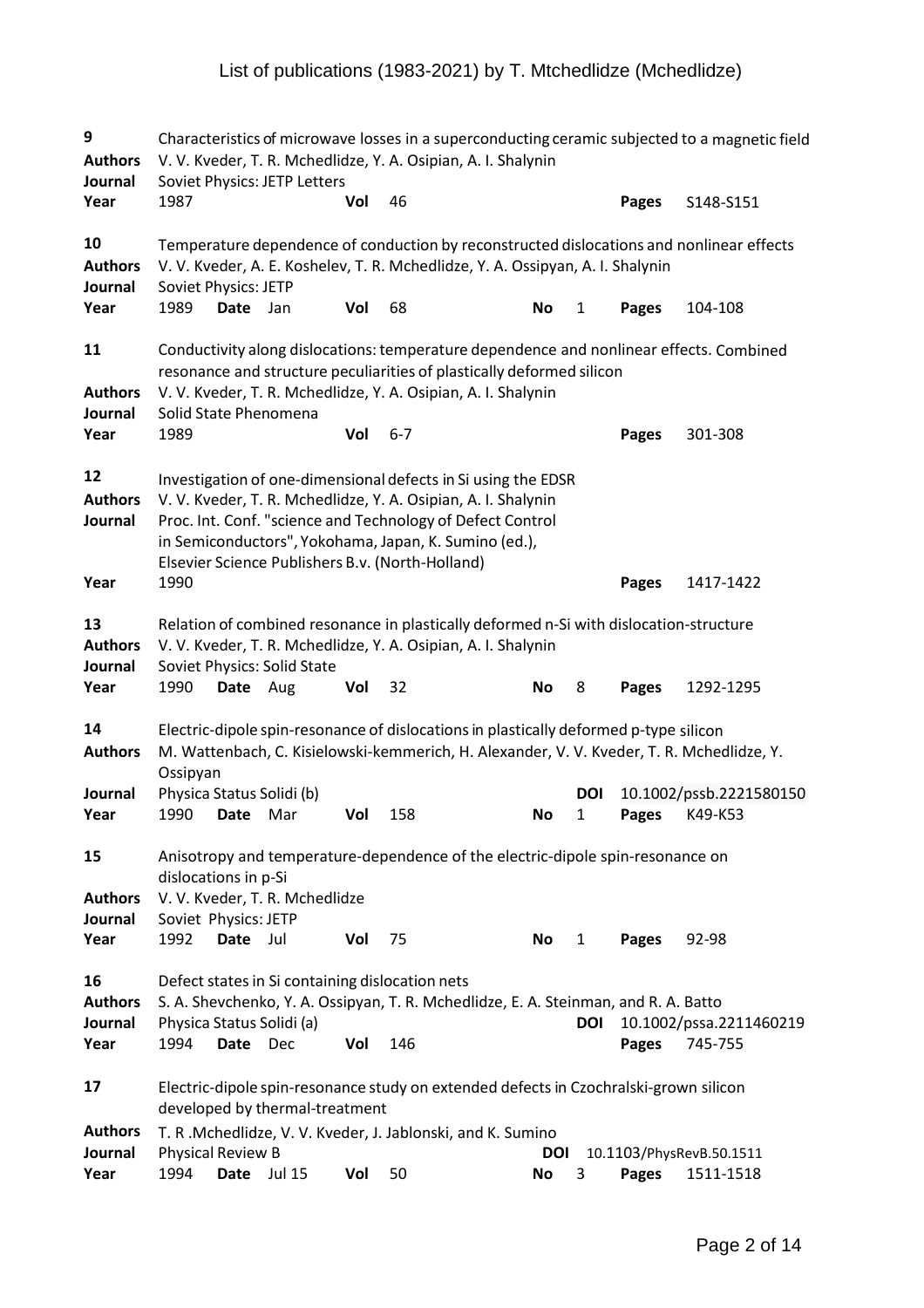18 Electrical transport in SixGe1-x bulk alloys **Authors** T. R. Mchedlidze, I. Yonenaga, A. Matsui, and K. Sumino **Journal** Materials Science Forum **DOI** 10.4028/www.scientific.net/MSF.196-201.353 **Year** 1995 **Vol** 196 **Pages** 353-357 **19** Subsurface damage in single diamond tool machined Si wafers **Authors** T. R. Mchedlidze, I. Yonenaga, and K. Sumino **Journal** Materials Science Forum **DOI** 10.4028/www.scientific.net/MSF.196-201.1841 **Year** 1995 **Vol** 196 **Pages** 1841-1845 **20** Oxygen precipitation in cz silicon crystals contaminated with iron **Authors** J. Jablonski, B. Shen, T. R. Mchedlidze, M. Imai, and K. Sumino **Journal** Materials Science Forum **DOI** 10.4028/www.scientific.net/MSF.196-201.1859 **Year** 1995 **Vol** 196 **Pages** 1859-1863 **21** The direct observation of grown-in laser scattering tomography defects in czochralski silicon **Authors** M. Nishimura, S. Yoshino, H. Motoura, S. Shimura, T. Mchedlidze, T. Hikone **Journal** Journal of the Electrochemical Society **DOI** 10.1149/1.1837159 **Year** 1996 **Date** Oct **Vol** 143 **No** 10 **Pages** L243-L246 **22** Hall effect in anisotropic SixGe1-x polycrystals **Authors** T. R. Mchedlidze, I. Yonenaga **Journal** Japanese Journal of Applied Physics, Part 1 **DOI** 10.1143/JJAP.35.652 **Year** 1996 **Date** Feb **Vol** 35 **No** 2A **Pages** 652-655 **23** Effect of oxidizing ambient on the buried oxide synthesisin low-dose SIMOX **Authors** J. Jablonski, Y. Miyamura, T. R. Mchedlidze, M. Saito, T. Katayama, M. Imai, and S. Nakashima **Journal** Proc. 7<sup>th</sup> International Symposium on Silicon-on-insulator Technology and Devices, P. L. F. Hemment, S. Cristosloveanu, K. Izumi, T. Houston, S. Wilson (eds.), Electrochemical Soc., (Pennington, NJ, USA) **Year** 1996 **Pages** 47-52 **24** Silicon incorporation in a shallow donor center in hydrogenated Czochralski-grown Si crystals: an EPR study **Authors** V. P. Markevich, T. Mchedlidze, and M. Suezawa **Journal** Physical Review B **DOI** 10.1103/PhysRevB.56.R12695 **Year** 1997 **Date** Nov **Vol** 56 **No** 20 **Pages** 12695-12697 **25** EPR study of hydrogen-related radiation-induced shallow donors in silicon **Authors** V. P. Markevich, T. Mchedlidze, M. Suezawa, and L. I. Murin **Journal** Physica Status Solidi (b) **DOI** 10.1002/(SICI)1521-3951(199812)210:2<545::AID-PSSB545>3.0.CO;2-L **Year** 1998 **Date** Dec **Vol** 210 **No** 2 **Pages** 545-549 **26** Electrically detected magnetic resonance signal from iron contaminated Czochralski silicon crystal **Authors** T. Mchedlidze and K. Matsumoto **Journal** Journal of Applied Physics **DOI** 10.1063/1.367160 **Year** 1998 **Date** Apr **Vol** 83 **No** 8 **Pages** 4042-4048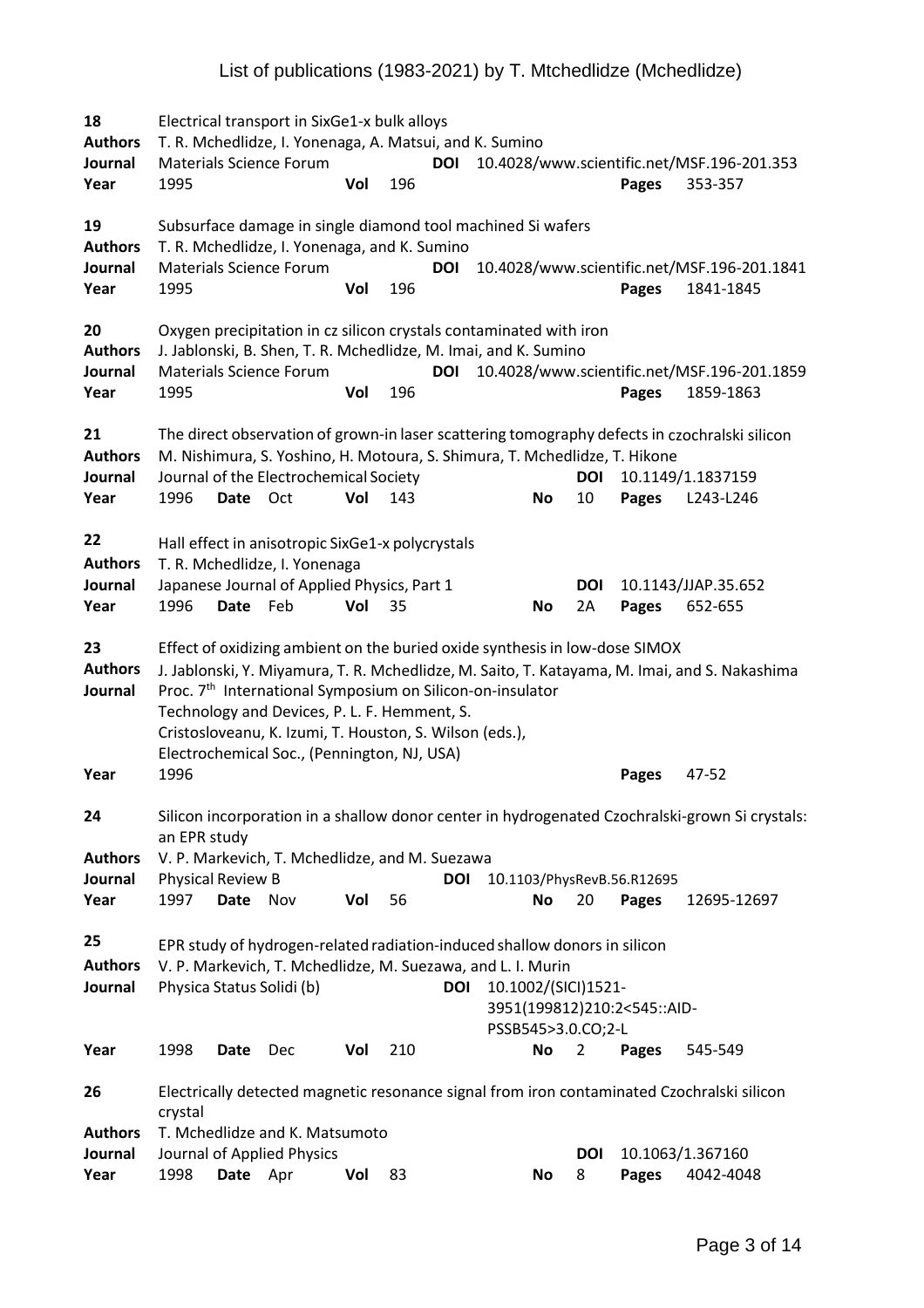| 27                                | Gate-controlled pn-junction leakage current for wide range of perimeter-to-area ratios --- an<br>increase in the leakage current caused by defects related to oxygen precipitation and its<br>temperature dependence --- |             |                                                                                                                                                                    |     |         |            |           |                  |                                        |                                                                                                      |  |
|-----------------------------------|--------------------------------------------------------------------------------------------------------------------------------------------------------------------------------------------------------------------------|-------------|--------------------------------------------------------------------------------------------------------------------------------------------------------------------|-----|---------|------------|-----------|------------------|----------------------------------------|------------------------------------------------------------------------------------------------------|--|
| <b>Authors</b>                    |                                                                                                                                                                                                                          |             | H. Ucuiyama, T. Mchedlidze, K. Matsumoto, M. Nisimura, and K. Yamabe                                                                                               |     |         |            |           |                  |                                        |                                                                                                      |  |
| Journal<br>Year                   | 1998                                                                                                                                                                                                                     |             | Electrochem. Soc. Procs.                                                                                                                                           | Vol | $98-1$  |            |           |                  | Pages                                  | 1262-1273                                                                                            |  |
| 28                                |                                                                                                                                                                                                                          |             | Dependence of electrically detected magnetic resonance signal shape from iron-<br>contaminated silicon wafers on the thermal treatment of the samples              |     |         |            |           |                  |                                        |                                                                                                      |  |
| <b>Authors</b><br>Journal<br>Year | 1999                                                                                                                                                                                                                     |             | T. Mchedlidze, K. Matsumoto, T. C. Lin, and M. Suezawa<br>Physica B - Condensed Matter<br>Date Dec 15                                                              | Vol | 273-274 | <b>DOI</b> |           |                  | 10.1016/S0921-4526(99)00491-3<br>Pages | 404-407                                                                                              |  |
| 29                                |                                                                                                                                                                                                                          |             |                                                                                                                                                                    |     |         |            |           |                  |                                        | Electrical activity of defects induced by oxygen precipitation in Czochralski-grown silicon          |  |
| <b>Authors</b><br>Journal<br>Year | wafers<br>1999                                                                                                                                                                                                           | Date        | T. Mchedlidze, K. Matsumoto, and E. Asano<br>Japanese Journal of Applied Physics, Part 1<br>Jun                                                                    | Vol | 38      |            | <b>No</b> | <b>DOI</b><br>6A | Pages                                  | 10.1143/JJAP.38.3426<br>3426-3432                                                                    |  |
| 30                                | dependence                                                                                                                                                                                                               |             |                                                                                                                                                                    |     |         |            |           |                  |                                        | N <sup>+</sup> P-junction leakage current caused by oxygen precipitation defects and its temperature |  |
| <b>Authors</b><br>Journal<br>Year | 1999                                                                                                                                                                                                                     | Date        | H. Uchiyama, K. Matsumoto, T. Mchedlidze, M. Nisimura, and K. Yamabe<br>Journal of the Electrochemical Society<br>Jun                                              | Vol | 146     |            | <b>No</b> | <b>DOI</b><br>6  | Pages                                  | 10.1149/1.1391934<br>2322-2327                                                                       |  |
| 31<br><b>Authors</b><br>Journal   | (Kizarasu, Japan)                                                                                                                                                                                                        |             | T. Mchedlidze, K. Matsumoto, and M. Suezawa<br>Procs. of the Kazusa Academia Park Forum on the science<br>and technology of silicon materials'99, K. Sumino (ed.), |     |         |            |           |                  |                                        | Iron gettering in czochralski silicon: can spin-dependent recombination give new information?        |  |
| Year                              | 1999                                                                                                                                                                                                                     | Date Oct    |                                                                                                                                                                    |     |         |            |           |                  | <b>Pages</b>                           | 35-41                                                                                                |  |
| 32                                | defect excited state                                                                                                                                                                                                     |             |                                                                                                                                                                    |     |         |            |           |                  |                                        | Incorporation of oxygen or di-hydrogen in silicon monovacancy: spin-resonance study of               |  |
| <b>Authors</b>                    |                                                                                                                                                                                                                          |             | T. Mchedlidze, N. Fukata, and M. Suezawa                                                                                                                           |     |         |            |           |                  |                                        |                                                                                                      |  |
| Journal                           |                                                                                                                                                                                                                          |             | Physica B - condensed Matter                                                                                                                                       |     |         | <b>DOI</b> |           |                  | 10.1016/S0921-4526(01)00888-2          |                                                                                                      |  |
| Year                              | 2001                                                                                                                                                                                                                     | <b>Date</b> | Dec                                                                                                                                                                | Vol | 308     |            |           |                  | Pages                                  | 321-324                                                                                              |  |
| 33                                |                                                                                                                                                                                                                          |             | New electron spin resonance spectra from iron-vacancy pair in silicon: II. hyperfine<br>interactions and isotopic effect                                           |     |         |            |           |                  |                                        |                                                                                                      |  |
| <b>Authors</b>                    |                                                                                                                                                                                                                          |             | T. Mchedlidze and M. Suezawa                                                                                                                                       |     |         |            |           |                  |                                        |                                                                                                      |  |
| Journal<br>Year                   | 2001                                                                                                                                                                                                                     | Date        | Physica B-condensed Matter<br>Dec                                                                                                                                  | Vol | 308     | DOI        |           |                  | 10.1016/S0921-4526(01)00760-8<br>Pages | 400-403                                                                                              |  |
| 34                                |                                                                                                                                                                                                                          |             |                                                                                                                                                                    |     |         |            |           |                  |                                        | New electron spin resonance spectra from iron-vacancy pair in silicon: I. defect with two            |  |
| <b>Authors</b><br>Journal<br>Year | values for the spin<br>2001                                                                                                                                                                                              | Date        | T. Mchedlidze and M. Suezawa<br>Physica B-condensed Matter<br>Dec                                                                                                  | Vol | 308     | <b>DOI</b> |           |                  | 10.1016/S0921-4526(01)00769-4<br>Pages | 421-423                                                                                              |  |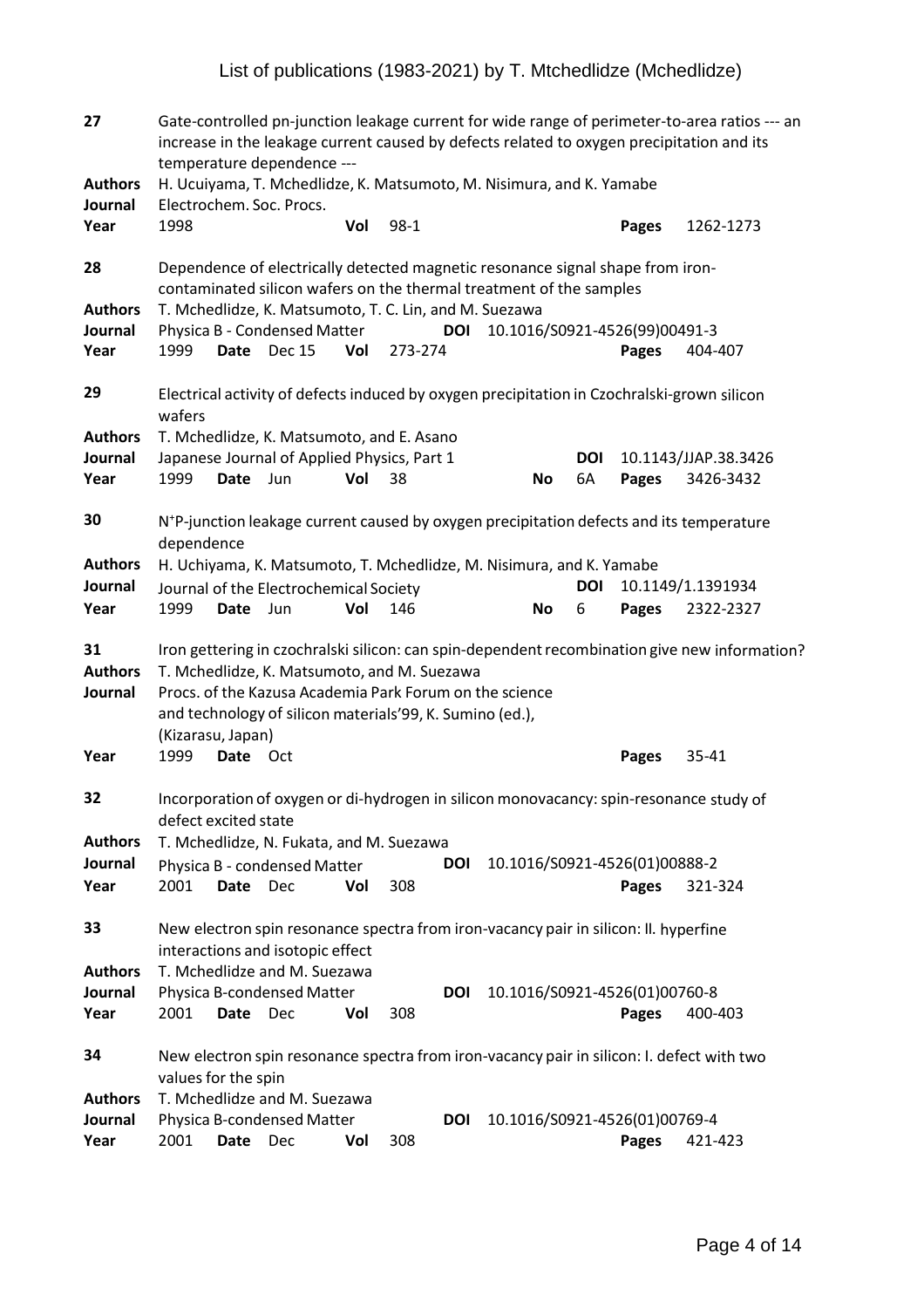| 35<br><b>Authors</b>              |                                        |             | T. Mchedlidze, N. Fukata, and M. Suezawa                                                                                                                |     |       |            |           |                            |                                        | Modeling the subsurface region of Cz-Si wafers with properly fabricated bulk FZ-Si samples     |
|-----------------------------------|----------------------------------------|-------------|---------------------------------------------------------------------------------------------------------------------------------------------------------|-----|-------|------------|-----------|----------------------------|----------------------------------------|------------------------------------------------------------------------------------------------|
| Journal<br>Year                   | 2001                                   | <b>Date</b> | Physica B-condensed Matter<br>Dec                                                                                                                       | Vol | 308   | <b>DOI</b> |           |                            | 10.1016/S0921-4526(01)00745-1<br>Pages | 474-476                                                                                        |
| 36<br><b>Authors</b>              | M. Suezawa                             |             | Magnetic resonance studies of shallow donor centers in hydrogenated Cz-Si crystals                                                                      |     |       |            |           |                            |                                        | B. Langhanki, S. Greulich-Weber, J. M Spaeth, V. P. Markevich, L. I. Murin, T. Mchedlidze, and |
| Journal<br>Year                   | 2001                                   | Date Aug    | Physica B-condensed Matter                                                                                                                              | Vol | 302   | <b>DOI</b> |           |                            | 10.1016/S0921-4526(01)00431-8<br>Pages | 212-219                                                                                        |
| 37                                |                                        |             | electron spin resonance                                                                                                                                 |     |       |            |           |                            |                                        | Platinum-hydrogen complexes in silicon observed by measurements of optical absorption and      |
| <b>Authors</b><br>Journal<br>Year | <b>Applied Physics Letters</b><br>2002 | Date Jul    | N. Fukata, T. Mchedlidze, M. Suezawa, K. Saito, and A. Kasuya                                                                                           | Vol | 81    |            | <b>No</b> | <b>DOI</b><br>$\mathbf{1}$ | Pages                                  | 10.1063/1.1491008<br>40-42                                                                     |
| 38<br><b>Authors</b>              |                                        |             | Properties of an iron-vacancy pair in silicon<br>T. Mchedlidze and M. Suezawa                                                                           |     |       |            |           |                            |                                        |                                                                                                |
| Journal<br>Year                   | 2002                                   | Date Dec    | Japanese Journal of Applied Physics, Part 1                                                                                                             | Vol | 41    |            | No        | <b>DOI</b><br>12           | Pages                                  | 10.1143/JJAP.41.7288<br>7288-7292                                                              |
| 39                                | spin resonance                         |             |                                                                                                                                                         |     |       |            |           |                            |                                        | Complexes of platinum and hydrogen in silicon observed by optical absorptionand electron       |
| <b>Authors</b><br>Journal<br>Year | Physical Review B<br>2002              | Date        | N. Fukata, T. Mchedlidze, M. Suezawa, K. Saito, and A. Kasuya<br><b>Dec 15</b>                                                                          | Vol | 66    | <b>DOI</b> | <b>No</b> | 23                         | 10.1103/PhysRevB.66.235209<br>Pages    | 235209                                                                                         |
| 40                                |                                        |             | I. defect with two values for the spin. II. hyperfine interactions and isotopic effect"                                                                 |     |       |            |           |                            |                                        | Author's comment on "new electron spin resonance spectra from iron-vacancy pair in silicon:    |
| <b>Authors</b>                    |                                        |             | T. Mchedlidze and M. Suezawa                                                                                                                            |     |       | <b>DOI</b> |           |                            | 10.1016/S0921-4526(02)01296-6          |                                                                                                |
| Journal<br>Year                   | 2002                                   |             | Physica B-condensed Matter<br>Date Nov-Dec Vol                                                                                                          |     | 324   |            | No        |                            | 1-4 Pages                              | 188-190                                                                                        |
| 41<br><b>Authors</b>              |                                        |             | Properties of platinum-hydrogen complexes in silicon: an ESR study<br>T. Mchedlidze, N. Fukata, and M. Suezawa                                          |     |       |            |           |                            |                                        |                                                                                                |
| Journal<br>Year                   | 2002                                   | <b>Date</b> | Japanese Journal of Applied Physics, part 2-Letters<br>Sep 15                                                                                           | Vol | 41    |            | <b>No</b> | <b>DOI</b><br>9A-B         | Pages                                  | 10.1143/JJAP.41.L967<br>L967-L969                                                              |
| 42<br><b>Authors</b>              |                                        |             | Many optical absorption peaks observed in electron-irradiated n-type Si<br>M. Suezawa, N. Fukata, T. Mchedlidze, and A. Kasuya                          |     |       |            |           |                            |                                        |                                                                                                |
| Journal<br>Year                   | 2002                                   | Date Dec 1  | Journal of Applied Physics                                                                                                                              | Vol | 92    |            | <b>No</b> | DOI<br>11                  | Pages                                  | 10.1063/1.1519343<br>6561-6566                                                                 |
| 43<br><b>Authors</b><br>Journal   |                                        |             | ESR spectra from platinum-hydrogen pair in silicon<br>T. Mchedlidze, N. Fukata, and M. Suezawa<br>Japanese Journal of Applied Physics, part 2 - Letters |     |       |            |           | DOI                        |                                        | 10.1143/JJAP.41.L609                                                                           |
| Year                              | 2002                                   | Date        | Jun1                                                                                                                                                    | Vol | 41    |            | No        | 6A                         | Pages                                  | L609-L611                                                                                      |
| 44<br><b>Authors</b>              | T. Mchedlidze                          |             |                                                                                                                                                         |     |       |            |           |                            |                                        | Gate-oxide integrity evaluation using non-ideal metal-oxide-silicon capacitor structures       |
| Journal<br>Year                   | 2002                                   | <b>Date</b> | Solid State Phenomena<br>Aug                                                                                                                            | Vol | 82-84 | <b>DOI</b> |           |                            | <b>Pages</b>                           | 10.4028/www.scientific.net/SSP.82-84.735<br>735-740                                            |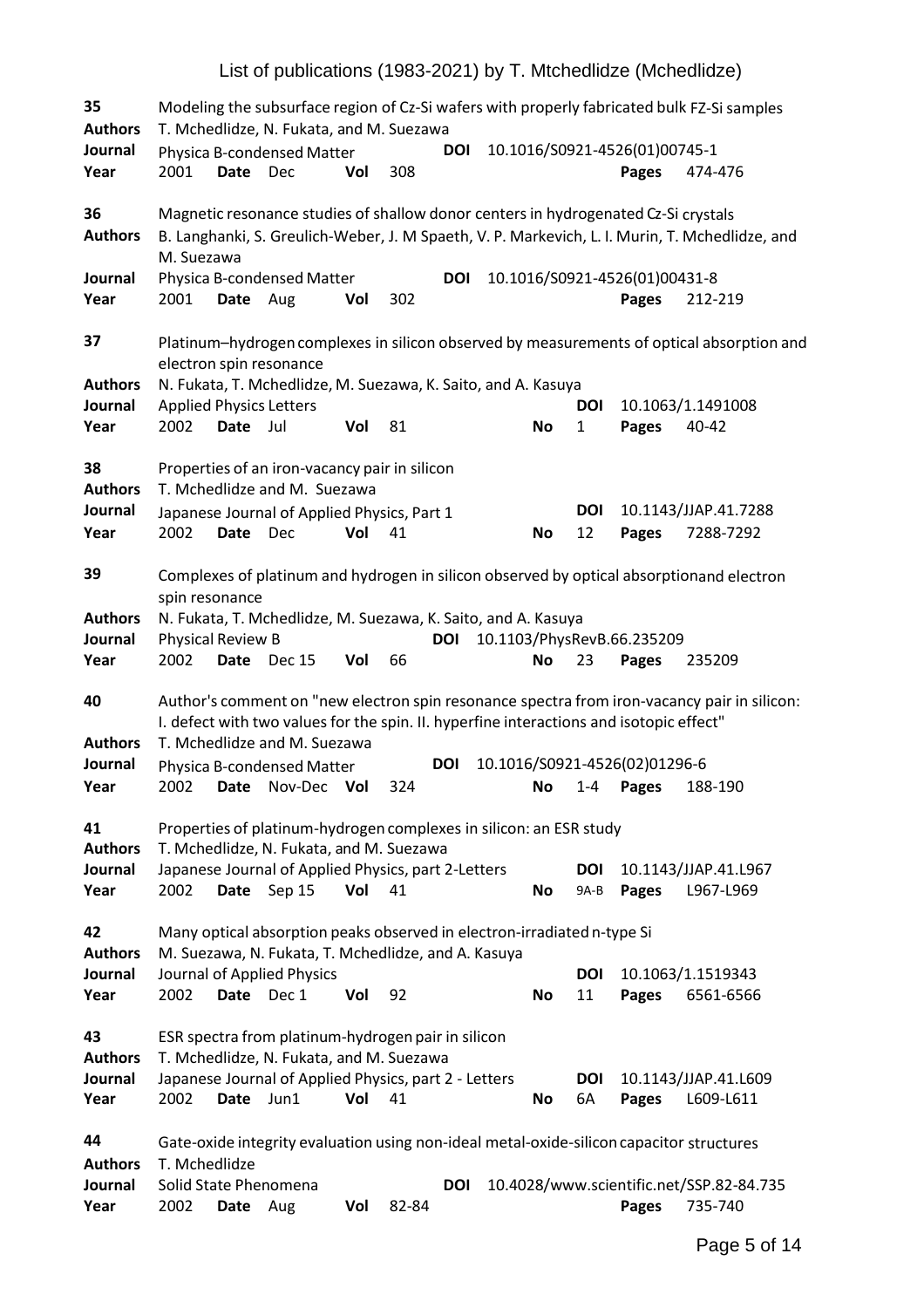| 45<br><b>Authors</b> |                                |             |                                                                    |     | ESR signature of tetra-interstitial defect in silicon<br>T. Mchedlidze, I. Yonenaga, and M. Suezawa |                         |            |                      |                                                                                                    |
|----------------------|--------------------------------|-------------|--------------------------------------------------------------------|-----|-----------------------------------------------------------------------------------------------------|-------------------------|------------|----------------------|----------------------------------------------------------------------------------------------------|
| Journal<br>Year      | 2003                           |             | Date Oct-Dec                                                       | Vol | Materials Science In Semiconductor Processing<br>- 6                                                | DOI<br><b>No</b>        | $5-6$      | Pages                | 10.1016/j.mssp.2003.07.015<br>263-266                                                              |
| 46                   | silicon                        |             |                                                                    |     |                                                                                                     |                         |            |                      | Features of isotopic shift in the fine structure term of ESR spectra from iron-vacancy pair in     |
| <b>Authors</b>       |                                |             | T. Mchedlidze and M. Suezawa                                       |     |                                                                                                     |                         |            |                      |                                                                                                    |
| Journal<br>Year      | 2003                           | Date        | Physica B - Condensed Matter<br>Dec 31                             | Vol | 340                                                                                                 | <b>DOI</b><br><b>No</b> |            | Pages                | 10.1016/j.physb.2003.09.136<br>556-560                                                             |
| 47                   | in silicon                     |             |                                                                    |     |                                                                                                     |                         |            |                      | Correlation between ESR and infrared absorption signals from platinum-hydrogen complexes           |
| <b>Authors</b>       |                                |             | T. Mchedlidze, N. Fukata, and M. Suezawa                           |     |                                                                                                     |                         |            |                      |                                                                                                    |
| Journal<br>Year      | 2003                           | Date        | Physica B - Condensed Matter<br><b>Dec 31</b>                      | Vol | 340                                                                                                 | <b>DOI</b><br>No        |            | <b>Pages</b>         | 10.1016/j.physb.2003.10.006                                                                        |
|                      |                                |             |                                                                    |     |                                                                                                     |                         |            |                      | 650-653                                                                                            |
| 48                   |                                |             | in electron irradiated high-resistivity silicon                    |     |                                                                                                     |                         |            |                      | High-resolution photoinduced transient spectroscopy of electrically active iron-related defects    |
| <b>Authors</b>       |                                |             |                                                                    |     | P. Kaminski, R. Kozlowski, A. Jelenski, T. Mchedlidze, and M. Suezawa                               |                         |            |                      |                                                                                                    |
| Journal              |                                |             | Japanese Journal of Applied Physics, Part 1                        |     |                                                                                                     | <b>DOI</b>              |            | 10.1143/JJAP.42.5415 |                                                                                                    |
| Year                 | 2003                           | Date Sep    |                                                                    | Vol | 42                                                                                                  | No                      | 9A         | Pages                | 5415-5419                                                                                          |
| 49<br><b>Authors</b> |                                |             | T. Mchedlidze and M. Suezawa                                       |     | Electron spin resonance signal from a tetra-interstitial defect in silicon                          |                         |            |                      |                                                                                                    |
| Journal<br>Year      | 2003                           | Date        | Journal of Physics - Condensed Matter<br><b>Jun 11</b>             | Vol | 15                                                                                                  | <b>DOI</b><br><b>No</b> | 22         | Pages                | 10.1088/0953-8984/15/22/303<br>3683-3688                                                           |
| 50                   | silicon                        |             |                                                                    |     | Properties and formation mechanism of tetrainterstitial agglomerates in hydrogen-doped              |                         |            |                      |                                                                                                    |
| <b>Authors</b>       |                                |             | T. Mchedlidze and M. Suesawa                                       |     |                                                                                                     |                         |            |                      |                                                                                                    |
| Journal              | <b>Physical Review B</b>       |             |                                                                    |     |                                                                                                     | <b>DOI</b>              |            |                      | 10.1103/PhysRevB.70.205203                                                                         |
| Year                 | 2004                           | Date        | Nov                                                                | Vol | 70                                                                                                  | <b>No</b>               | 20         | Pages                | 205203                                                                                             |
| 51<br><b>Authors</b> |                                |             | An iron-phosphorus pair in silicon<br>T. Mchedlidze and M. Suezawa |     |                                                                                                     |                         |            |                      |                                                                                                    |
| Journal              |                                |             | Journal of Physics - Condensed Matter                              |     |                                                                                                     | DOI                     |            |                      | 10.1088/0953-8984/16/8/L02                                                                         |
| Year                 | 2004                           | Date Mar 3  |                                                                    | Vol | 16                                                                                                  | No                      | 8          | Pages                | L79-L84                                                                                            |
| 52<br><b>Authors</b> |                                |             | T. Mchedlidze and M. Suezawa                                       |     | Influence of hydrogen on the formation of interstitial agglomerates in silicon                      |                         |            |                      |                                                                                                    |
| Journal              | Solid State Phenomena          |             |                                                                    |     | <b>DOI</b>                                                                                          |                         |            |                      | 10.4028/www.scientific.net/SSP.95-96.129                                                           |
| Year                 | 2004                           | Date        | Sep                                                                | Vol | 95-96                                                                                               |                         |            | Pages                | 129-134                                                                                            |
| 53                   | substrate                      |             |                                                                    |     | Magnetic resonance signatures of grown-in defects in GaInNP alloys grown on a GaAs                  |                         |            |                      |                                                                                                    |
| <b>Authors</b>       | C. W. Tu                       |             |                                                                    |     |                                                                                                     |                         |            |                      | I. P. Vorona, T. Mchedlidze, M. Izadifard, I. A. Buyanova, W. M. Chen, Y. G., Hong, H. P. Xin, and |
| Journal              | <b>Applied Physics Letters</b> |             |                                                                    |     |                                                                                                     |                         | <b>DOI</b> |                      | 10.1063/1.1943487                                                                                  |
| Year                 | 2005                           | <b>Date</b> | <b>May 30</b>                                                      | Vol | 86                                                                                                  | No                      | 22         | Pages                | 222110 (3)                                                                                         |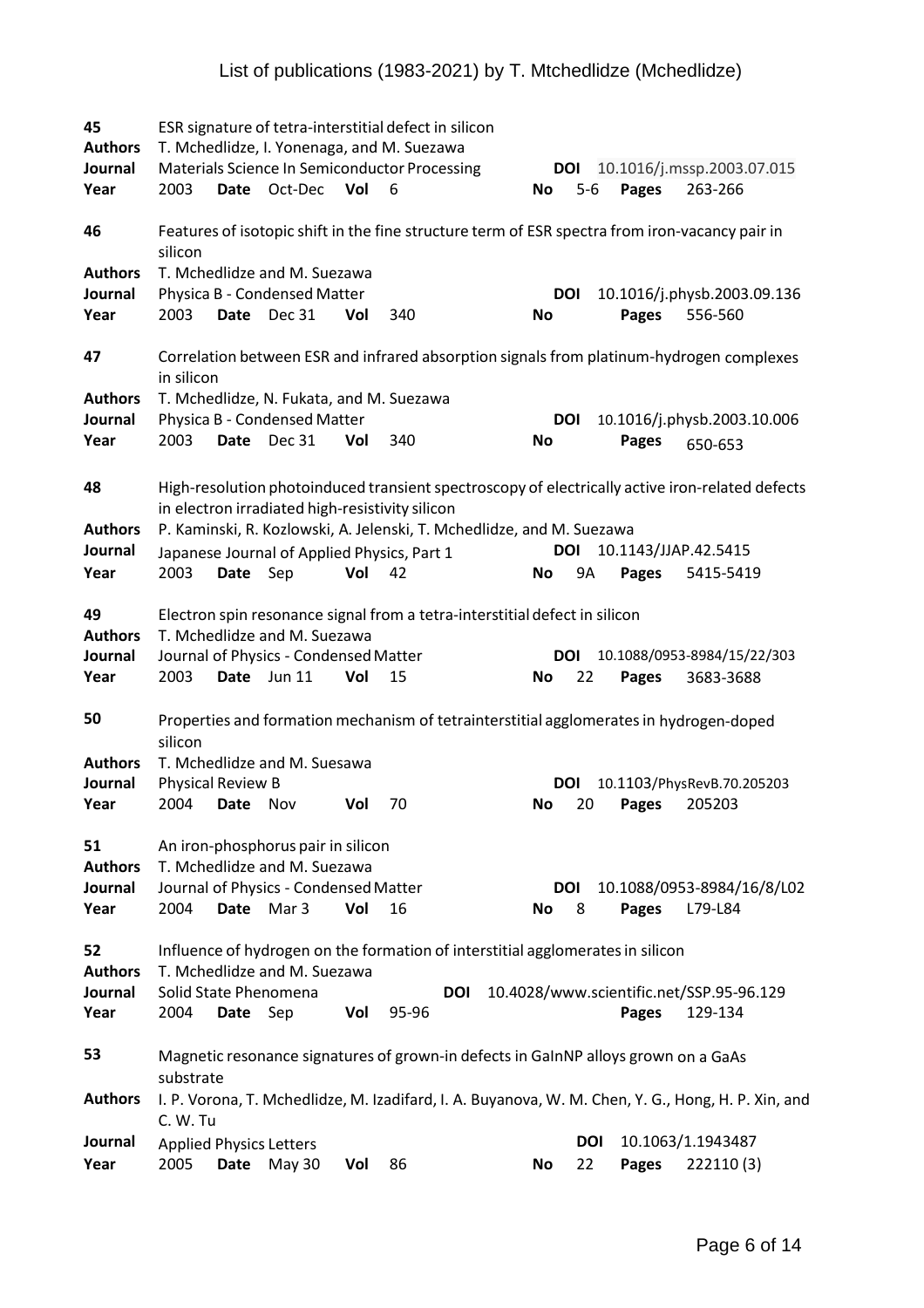| 54<br><b>Authors</b>              | Formation and properties of iron-phosphorus and iron-phosphorus-hydrogen complexes in<br>silicon<br>T. Mchedlidze |             |                                           |     |                                                                                                                                         |  |           |                  |                                      |                                                                                                                   |  |  |
|-----------------------------------|-------------------------------------------------------------------------------------------------------------------|-------------|-------------------------------------------|-----|-----------------------------------------------------------------------------------------------------------------------------------------|--|-----------|------------------|--------------------------------------|-------------------------------------------------------------------------------------------------------------------|--|--|
| Journal<br>Year                   | Solid State Phenomena<br>2005                                                                                     | <b>Date</b> | Dec                                       | Vol | <b>DOI</b><br>108-109                                                                                                                   |  |           |                  | Pages                                | 10.4028/www.scientific.net/SSP.108-109.379<br>379-384                                                             |  |  |
| 55<br><b>Authors</b>              |                                                                                                                   |             |                                           |     | T. Mchedlidze, S. Binetti, A. Le Donne, S. Pizzini, and M. Suezawa                                                                      |  |           |                  |                                      | Electric-dipole spin-resonance signals related to extended interstitial agglomerates in silicon                   |  |  |
| Journal<br>Year                   | 2005                                                                                                              |             | Journal of Applied Physics<br>Date Aug 15 | Vol | 86                                                                                                                                      |  | No        | <b>DOI</b><br>4  | <b>Pages</b>                         | 10.1063/1.2001750<br>261904                                                                                       |  |  |
| 56                                | epitaxy                                                                                                           |             |                                           |     | Band alignment in GaInNP/GaAs heterostructures grown by gas-source molecular-beam                                                       |  |           |                  |                                      |                                                                                                                   |  |  |
| <b>Authors</b><br>Journal         | <b>Applied Physics Letters</b>                                                                                    |             |                                           |     |                                                                                                                                         |  |           | <b>DOI</b>       |                                      | M. Izadifard, T. Mchedlidze, I. Vorona, W. M. Chen, I. A. Buyanova, Y. G. Hong, and C. W. Tu<br>10.1063/1.1952586 |  |  |
| Year                              | 2005                                                                                                              |             | Date Jun 27                               | Vol | 86                                                                                                                                      |  | <b>No</b> | 26               | Pages                                | 261904 (3)                                                                                                        |  |  |
| 57                                | Substrate                                                                                                         |             |                                           |     | Magnetic Resonance Signatures Of Grown-in Defects In GalnNP Alloys Grown On A GaAs                                                      |  |           |                  |                                      |                                                                                                                   |  |  |
| <b>Authors</b>                    | and C. W. Tu                                                                                                      |             |                                           |     |                                                                                                                                         |  |           |                  |                                      | I. P. Vorona, T. Mchedlidze, M. Izadifard, I. A. Buyanova, W. M. Chen, Y. G. Hong, H. P. Xin,                     |  |  |
| Journal<br>Year                   | <b>Applied Physics Letters</b><br>2005                                                                            | Date        | <b>May 30</b>                             | Vol | 86                                                                                                                                      |  | No        | <b>DOI</b><br>22 | <b>Pages</b>                         | 10.1063/1.1943487<br>222110(3)                                                                                    |  |  |
| 58                                |                                                                                                                   |             |                                           |     | Effect of nitrogen ion bombardment on defect formation and luminescence efficiency of<br>GaNP epilayers grown by molecular-beam epitaxy |  |           |                  |                                      |                                                                                                                   |  |  |
| <b>Authors</b>                    |                                                                                                                   |             | Wakahara, and H. Yonezu                   |     | D. Dagnelund, I. A. Buyanova, T. Mchedlidze, W. M. Chen, A. Utsumi, Y. Furukawa, A                                                      |  |           |                  |                                      |                                                                                                                   |  |  |
| Journal<br>Year                   | <b>Applied Physics Letters</b><br>2006                                                                            | Date Mar 6  |                                           | Vol | 88                                                                                                                                      |  | <b>No</b> | <b>DOI</b><br>10 | Pages                                | 10.1063/1.2182028<br>101904 (3)                                                                                   |  |  |
| 59<br><b>Authors</b>              |                                                                                                                   |             |                                           |     | Residual stress in Si nanocrystals embedded in a $SiO2$ matrix                                                                          |  |           |                  |                                      | T. Arguirov, T. Mchedlidze, M. Kittler, R. Rölver, B. Berghoff, M. Först, and B. Spangenberg                      |  |  |
| Journal<br>Year                   | <b>Applied Physics Letters</b><br>2006                                                                            | Date Jul 31 |                                           | Vol | 89                                                                                                                                      |  | No        | <b>DOI</b><br>5  | Pages                                | 10.1063/1.2260825<br>053111(3)                                                                                    |  |  |
| 60                                | resonance studies                                                                                                 |             |                                           |     | Signatures of grown-in defects in GalnNP alloys grown on a GaAs substrate from magnetic                                                 |  |           |                  |                                      |                                                                                                                   |  |  |
| <b>Authors</b><br>Journal<br>Year | 2006                                                                                                              | Date Apr 1  | Physica B - Condensed Matter              | Vol | <b>DOI</b><br>376                                                                                                                       |  |           |                  | 10.1016/j.physb.2005.12.144<br>Pages | I. P. Vorona, T. Mchedlidze, M. Izadifard, I. A. Buyanova, W. M. Chen, Y. G. Hong, and C. W. Tu<br>571-574        |  |  |
| 61                                |                                                                                                                   |             |                                           |     | Optically detected magnetic resonance studies of point defects in Ga(Al)NAs                                                             |  |           |                  |                                      |                                                                                                                   |  |  |
| <b>Authors</b><br>Journal         | Physical Review B                                                                                                 |             |                                           |     | I. P. Vorona, T. Mchedlidze, D. Dagnelund, I. A. Buyanova, W. M. Chen, and K. Kohler<br><b>DOI</b>                                      |  |           |                  | 10.1103/PhysRevB.73.125204           |                                                                                                                   |  |  |
| Year                              | 2006                                                                                                              | Date        | Mar                                       | Vol | 73                                                                                                                                      |  | <b>No</b> | 12               | Pages                                | 125204                                                                                                            |  |  |
| 62                                |                                                                                                                   |             |                                           |     | Involvement of iron-phosphorus complexes in iron gettering for n-type silicon                                                           |  |           |                  |                                      |                                                                                                                   |  |  |
| <b>Authors</b><br>Journal<br>Year | Physica Status Solidi (a)<br>2006                                                                                 | <b>Date</b> | T. Mchedlidze and M. Kittler<br>Mar       | Vol | 203                                                                                                                                     |  | <b>No</b> | <b>DOI</b><br>4  | Pages                                | 10.1002/pssa.200564512<br>786-791                                                                                 |  |  |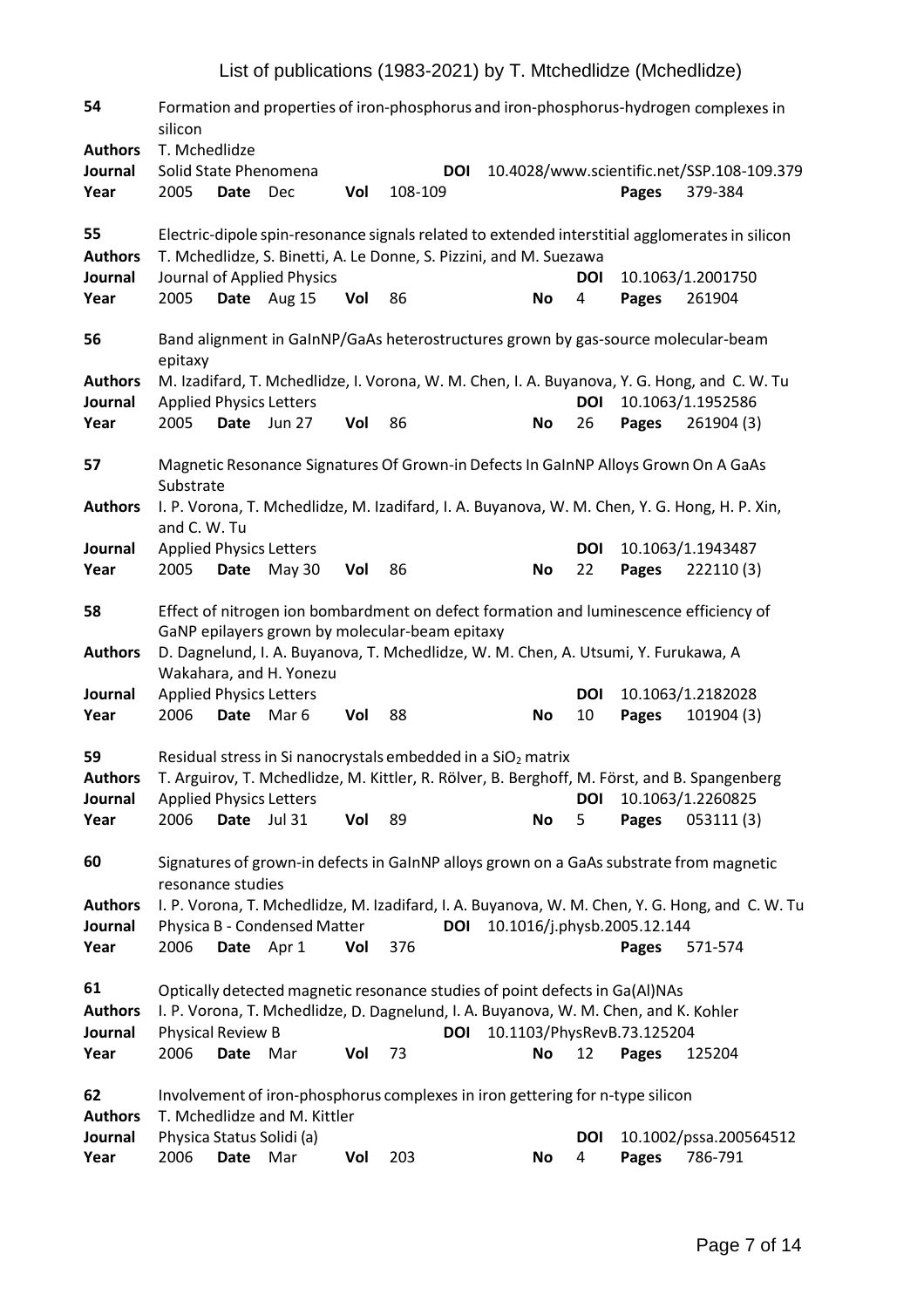| 63<br><b>Authors</b>                    | 1.5 µm emission from a silicon MOS-LED based on a dislocation network<br>M. Kittler, M. Reiche, X. Yu, T. Arguirov, O.f. Vyvenko, W. Seifert, T. Mchedlidze, G. Jia And T.<br>Wilhelm |             |                                              |     |                                                                                                                                                                                                                                                                   |                  |                 |              |                                           |  |  |  |
|-----------------------------------------|---------------------------------------------------------------------------------------------------------------------------------------------------------------------------------------|-------------|----------------------------------------------|-----|-------------------------------------------------------------------------------------------------------------------------------------------------------------------------------------------------------------------------------------------------------------------|------------------|-----------------|--------------|-------------------------------------------|--|--|--|
| Journal<br>Year                         | 2006                                                                                                                                                                                  | <b>Date</b> | Dec                                          |     | International Electron Devices Meeting. IEDM '06.                                                                                                                                                                                                                 | <b>DOI</b>       |                 | Pages        | 10.1109/IEDM.2006.346912<br>346912 (4)    |  |  |  |
| 64<br><b>Authors</b>                    | and D. Yang                                                                                                                                                                           |             | Silicon nanostructures for IR light emitters |     | M. Kittler, T. Arguirov, W. Seifert, X. Yu, G. Jia, O. F. Vyvenko, T. Mchedlidze, M. Reiche, J. Sha,                                                                                                                                                              |                  |                 |              |                                           |  |  |  |
| Journal<br>Year                         | 2007                                                                                                                                                                                  | Date Sep    | Materials Science & Engineering: C           | Vol | 27                                                                                                                                                                                                                                                                | <b>DOI</b><br>No | $5 - 8$         | Pages        | 10.1016/j.msec.2006.09.034<br>1252-1259   |  |  |  |
| 65<br><b>Authors</b><br>Journal<br>Year | 2007                                                                                                                                                                                  | Date Aug    | <b>IEEE Transactions on Electron Devices</b> | Vol | Influence of dislocation loops on the near-infrared light emission from silicon diodes<br>T. Hoang, J. Holleman, P. Leminh, J. Schmitz, T. Mchedlidze, T. Arguirov, and M. Kittler<br>54                                                                          | No               | <b>DOI</b><br>8 | Pages        | 10.1109/TED.2007.901072<br>1860-1866      |  |  |  |
| 66                                      |                                                                                                                                                                                       |             | measurement methods                          |     | Signatures of distinct structures related to rod-like defects in silicon detected by various                                                                                                                                                                      |                  |                 |              |                                           |  |  |  |
| <b>Authors</b><br>Journal<br>Year       | Physica Status Solidi (a)<br>2007                                                                                                                                                     | Date Jul    |                                              | Vol | T. Mchedlidze, T. Arguirov, G. Jia, and M. Kittler<br>204                                                                                                                                                                                                         | No               | <b>DOI</b><br>7 | Pages        | 10.1002/pssa.200675447<br>2229-2237       |  |  |  |
| 67<br><b>Authors</b>                    |                                                                                                                                                                                       |             | biology, and electronics                     |     | Regular dislocation networks in silicon as a tool for nanostructure devices usedin optics,<br>M. Kittler, X. Yu, T. Mchedlidze, T. Arguirov, O. F. Vyvenko, W. Seifert, M. Reiche, T. Wilhelm,<br>M. Seibt, O. Voss, A. Wolff, and W. Fritzsche                   |                  |                 |              |                                           |  |  |  |
| Journal<br>Year                         | Small<br>2007                                                                                                                                                                         | Date        | Jun                                          | Vol | 3                                                                                                                                                                                                                                                                 | <b>No</b>        | <b>DOI</b><br>6 | Pages        | 10.1002/smll.200600539<br>964-973         |  |  |  |
| 68<br><b>Authors</b><br>Journal<br>Year | 2007                                                                                                                                                                                  | Date        | Apr                                          | Vol | Structural and optical properties of Si/SiO <sub>2</sub> multi-quantum wells<br>T. Mchedlidze, T. Arguirov, M. Kittler, R. Rölver, B. Berghoff, M. Foerst, and B. Spangenberg<br>Physica E - Low-dimensional Systems & Nanostructures<br>38                       | <b>No</b>        | DOI<br>$1 - 2$  | <b>Pages</b> | 10.1016/j.physe.2006.12.022<br>152-155    |  |  |  |
| 69<br><b>Authors</b>                    |                                                                                                                                                                                       |             |                                              |     | Effect of laser annealing on crystallinity of the Si layers in Si/SiO <sub>2</sub> multiple quantum wells<br>T. Arguirov, T. Mchedlidze, V. D. Akhmetov, S. Kouteva-arguirova, M. Kittler, R. Rölver, B.<br>Berghoff, M. Först, D. I. Bätzner, and B. Spangenberg |                  |                 |              |                                           |  |  |  |
| Journal<br>Year                         | 2007                                                                                                                                                                                  | Date        | <b>Applied Surface Science</b><br>Dec        | Vol | 254                                                                                                                                                                                                                                                               | <b>No</b>        | <b>DOI</b><br>4 | Pages        | 10.1016/j.apsusc.2007.07.150<br>1083-1086 |  |  |  |
| 70<br><b>Authors</b><br>Journal<br>Year | 2007                                                                                                                                                                                  | Date        | AIP Conference Proceedings<br>Jan            | Vol | Identification of point defects in Ga(Al)NAs alloys<br>I. P. Vorona, T. Mchedlidze, D. Dagnelund, I. A. Buyanova, W. M. Chen, and K. Kohler<br>893                                                                                                                |                  | <b>DOI</b>      | Pages        | 10.1063/1.2729851<br>227-228              |  |  |  |
| 71                                      | silicon: Stark effect                                                                                                                                                                 |             |                                              |     | Influence of electric field on spectral positions of dislocation-related luminescence peaks in                                                                                                                                                                    |                  |                 |              |                                           |  |  |  |
| <b>Authors</b><br>Journal<br>Year       | <b>Applied Physics Letters</b><br>2007                                                                                                                                                | <b>Date</b> | Nov 12                                       | Vol | T. Mchedlidze, T. Arguirov, M. Kittler, T. Hoang, J. Holleman, and J. Schmitz<br>91                                                                                                                                                                               | No               | DOI<br>20       | Pages        | 10.1063/1.2813024<br>201113 (3)           |  |  |  |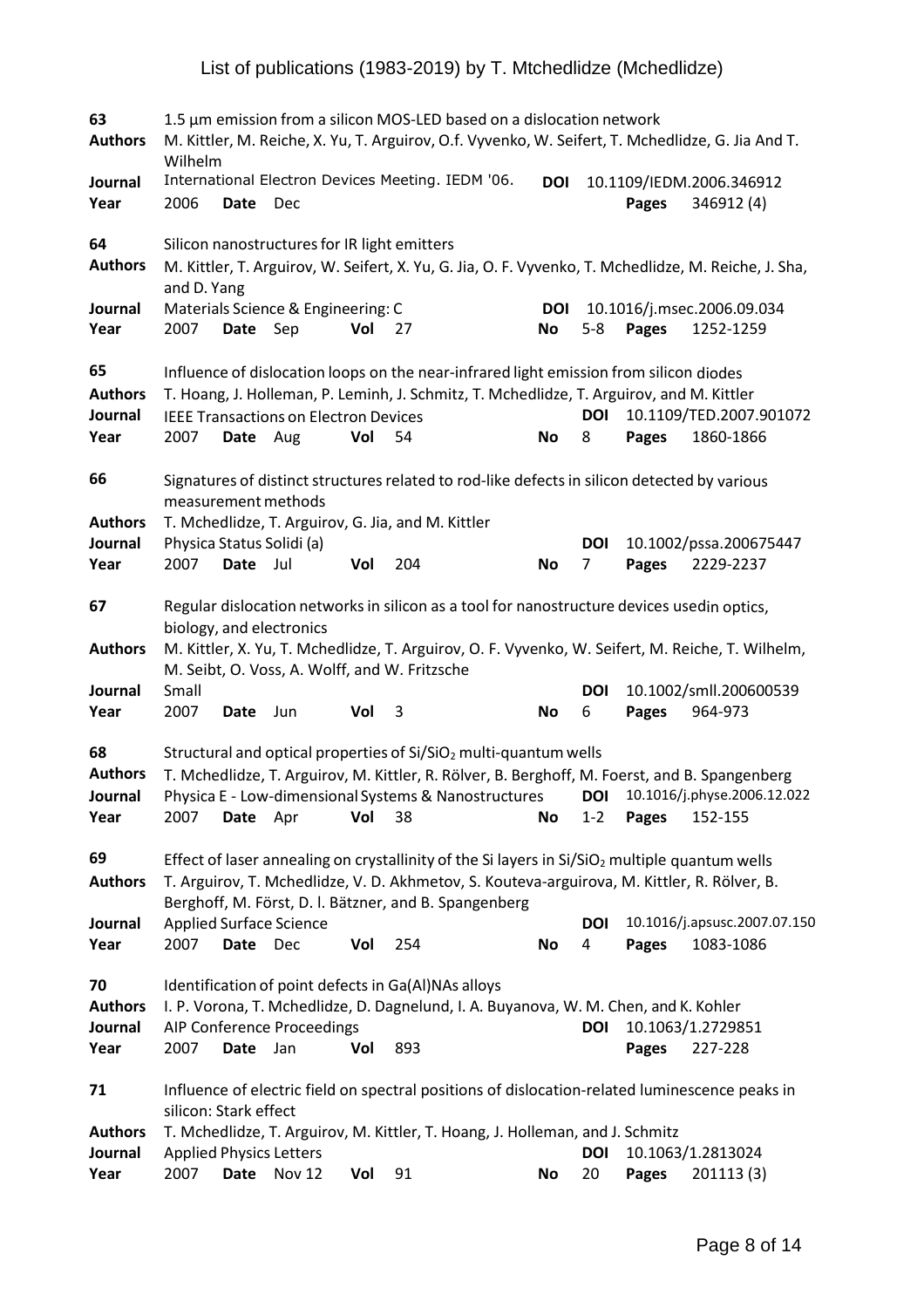**72** Combined CL/EBIC/DLTS investigation of a regular dislocation network formed by Si wafer direct bonding **Authors** X. Yu, O. Vyvenko, M. Kittler, W. Seifert, T. Mchedlidze, T. Arguirov, and M. Reiche **Journal** Semiconductors **DOI** 10.1134/S1063782607040197 **Year** 2007 **Date** Oct **Vol** 41 **No** 4 **Pages** 458-461 **73** Dislocations in silicon as a tool to be used in optics, electronics and biology **Authors** M. Kittler, M. Reiche, T. Arguirov, T. Mchedlidze, W. Seifert, O. F. Vyvenko, T. Wilhelm, and X. Yu **Journal** Solid State Phenomena **DOI** 10.4028/www.scientific.net/SSP.131-133.289 **Year** 2008 **Date** Oct **Vol** 131-133 **Pages** 289-292 **74** Engineering of dislocation-loopsfor light emission from silicon diodes **Authors** T. Mchedlidze, T. Arguirov, M. Kittler, T. Hoang, J. Holleman, P. Leminh, and J. Schmitz **Journal** Solid State Phenomena **DOI** 10.4028/www.scientific.net/SSP.131-133.303 **Year** 2008 **Date** Oct **Vol** 131-133 **Pages** 303-308 **75** Regular dislocation networksin Si. Part II: luminescence **Authors** T. Mchedlidze, T. Wilhelm, X. Yu, T. Arguirov, G. Jia, M. Reiche, and M. Kittler **Journal** Solid State Phenomena **DOI** 10.4028/www.scientific.net/SSP.131-133.503 **Year** 2008 **Date** Oct **Vol** 131-133 **Pages** 503-510 **76** Regular dislocation networksin silicon. Part I: structure **Authors** T. Wilhelm, T. Mchedlidze, X. Yu, T. Arguirov, M. Kittler, and M. Reiche **Journal** Solid State Phenomena **DOI** 10.4028/www.scientific.net/SSP.131-133.571 **Year** 2008 **Date** Oct **Vol** 131-133 **Pages** 571-578 **77** Light-induced solid-to-solid phase transformation in Si nanolayers of Si-SiO<sub>2</sub> multiple quantum wells **Authors** T. Mchedlidze, T. Arguirov, S. Kouteva-Arguirova, M. Kittler, R. Rölver, B. Berghoff, D. L. Bätzner, and B. Spangenberg **Journal** Physical Review B **DOI** 10.1103/PhysRevB.77.161304 **Year** 2008 **Date** Apr **Vol** 77 **No** 16 **Pages** 161304(R) (4) **78** Influence of a substrate, structure and annealing procedures on crystalline and optical properties of  $Si/SiO<sub>2</sub>$  multiple quantum wells **Authors** T. Mchedlidze, T. Arguirov, S. Kouteva-Arguirova, G. Jia, M. Kittler, R. Rölver, B. Berghoff, M. Först, D.l. Bätzner, and B. Spangenberg **Journal** Thin Solid Films **DOI** 10.1016/j.tsf.2007.12.083 **Year** 2008 **Date** Aug 30 **Vol** 516 **No** 20 **Pages** 6800-6803 **79** Stark effect at dislocationsin silicon for modulation of a 1.5 µm light emitter **Authors** M. Kittler, M. Reiche, T. Mchedlidze, T. Arguirov, G. Jia, W. Seifert, S. Suckow, and T. Wilhelm **Journal** SPIE Proceedings: Silicon Photonics III **DOI** 10.1117/12.773295 **Year** 2008 **Date** Feb **Vol** 6898 **Pages** 68980G (7) **80** EBIC/PL investigations of dislocation network produced by silicon wafer direct bonding **Authors** M. Kittler, T. Mchedlidze, T. Arguirov, W. Seifert, M. Reiche, and T. Wilhelm **Journal** Superlattices and Microstructures **DOI** 10.1016/j.spmi.2008.12.012 **Year** 2009 **Date** Apr-May **Vol** 45 **No** 4-5 **Pages** 314-320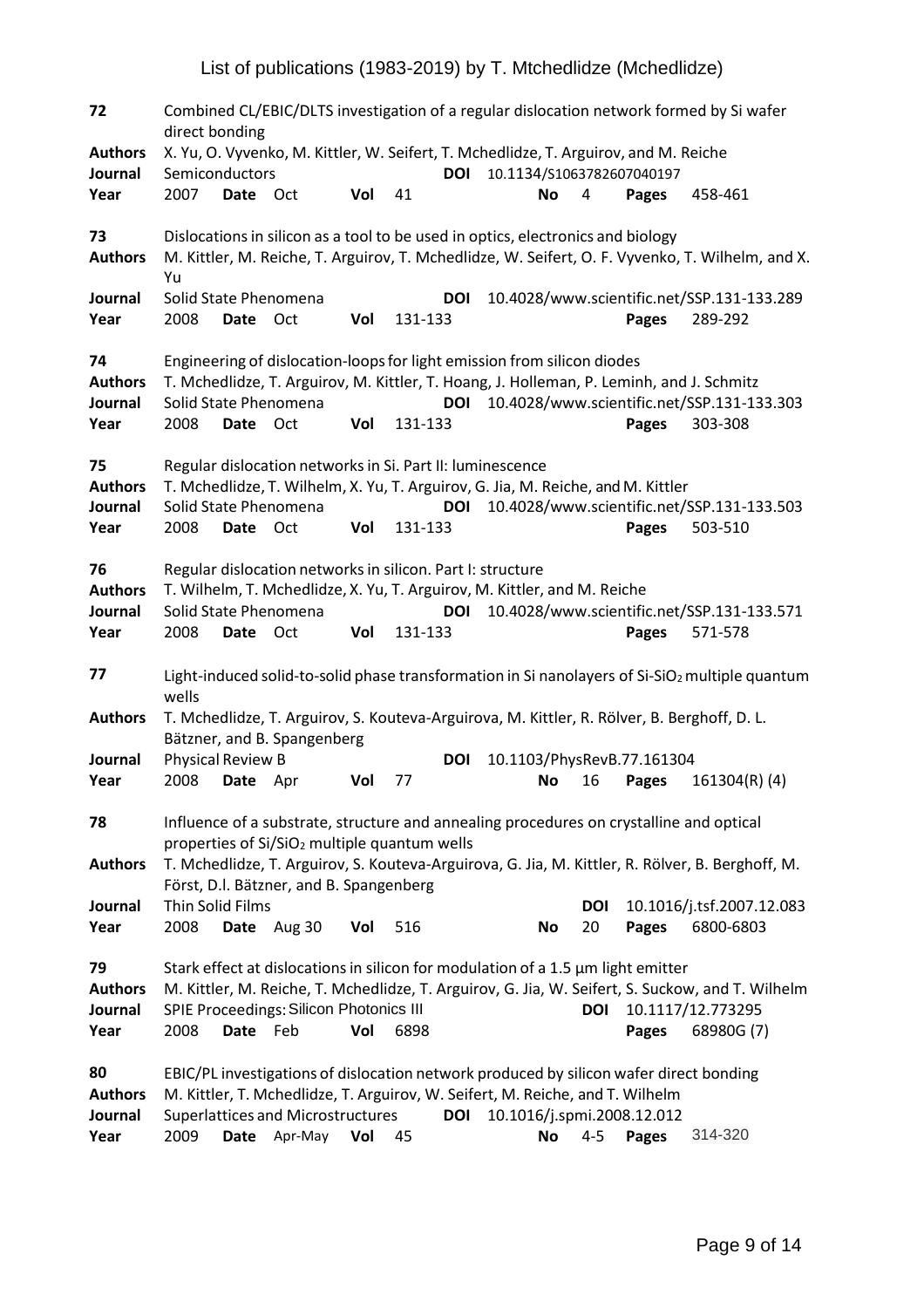| 81                                      | Electroluminescence from P-I-N structure fabricated using crystalline silicon on glass<br>technology |             |                                        |     |                                                                                              |            |           |                 |                            |                                                                                                     |  |
|-----------------------------------------|------------------------------------------------------------------------------------------------------|-------------|----------------------------------------|-----|----------------------------------------------------------------------------------------------|------------|-----------|-----------------|----------------------------|-----------------------------------------------------------------------------------------------------|--|
| <b>Authors</b>                          |                                                                                                      |             |                                        |     | T. Mchedlidze, T. Arguirov, M. Holla, and M. Kittler                                         |            |           |                 |                            |                                                                                                     |  |
| Journal                                 |                                                                                                      |             | Journal of Applied Physics             |     |                                                                                              |            |           | <b>DOI</b>      |                            | 10.1063/1.3124358                                                                                   |  |
| Year                                    | 2009                                                                                                 | <b>Date</b> | May 1                                  | Vol | 105                                                                                          |            | <b>No</b> | 9               | Pages                      | 093107                                                                                              |  |
| 82                                      | microscopic structure                                                                                |             |                                        |     | Correlation of electrical and luminescence properties of a dislocation network with its      |            |           |                 |                            |                                                                                                     |  |
| <b>Authors</b>                          |                                                                                                      |             |                                        |     | T. Mchedlidze, T. Wilhelm, T. Arguirov, M. Trushin, M. Reiche and M. Kittler                 |            |           |                 |                            |                                                                                                     |  |
| Journal                                 |                                                                                                      |             | Physica Status Solidi (c)              |     |                                                                                              |            |           | <b>DOI</b>      |                            | 10.1002/pssc.200881462                                                                              |  |
| Year                                    | 2009                                                                                                 | Date Jun    |                                        | Vol | 6                                                                                            |            | <b>No</b> | 8               | Pages                      | 1817-1822                                                                                           |  |
| 83<br><b>Authors</b>                    | and B. Spangenberg                                                                                   |             |                                        |     | Laser annealing of the Si layers in $Si/SiO2$ multiple quantum wells                         |            |           |                 |                            | T. Arguirov. T. Mchedlidze, S. Kouteva-Arguirova, M. Kittler, R. Rölver, B. Berghoff, D. Batzner,   |  |
| Journal                                 |                                                                                                      |             | Materials Science and Engineering B    |     |                                                                                              | <b>DOI</b> |           |                 | 10.1016/j.mseb.2009.01.035 |                                                                                                     |  |
| Year                                    | 2009                                                                                                 |             | Date Mar 15                            | Vol | 159-160                                                                                      |            | No        | Si              | Pages                      | 57-60                                                                                               |  |
| 84                                      |                                                                                                      |             | the dislocation-related luminescence   |     |                                                                                              |            |           |                 |                            | Silicon based light emitters utilizing radiation from dislocations; Electric field induced shift of |  |
| <b>Authors</b>                          | Schmitz                                                                                              |             |                                        |     | T. Arguirov. T. Mchedlidze, M. Kittler, M. Reiche, T. Wilhelm, T. Hoang, J. Holleman, and J. |            |           |                 |                            |                                                                                                     |  |
| Journal<br>Year                         | 2009                                                                                                 | <b>Date</b> | May 8                                  | Vol | Physica E - low-dimensional systems & nanostructures<br>41                                   |            | No        | <b>DOI</b><br>6 | Pages                      | 10.1016/j.physe.2008.08.045<br>907-911                                                              |  |
| 85<br><b>Authors</b><br>Journal<br>Year | Physica Status Solidi (c)<br>2009                                                                    | <b>Date</b> | Silicon based IR light emitters<br>Jan | Vol | M. Kittler, T. Mchedlidze, T. Arguirov, W. Seifert, M. Reiche, and T. Wilhelm<br>6           |            | <b>No</b> | <b>DOI</b><br>3 | Pages                      | 10.1002/pssc.200880713<br>707-715                                                                   |  |
| 86                                      | annealing                                                                                            |             |                                        |     |                                                                                              |            |           |                 |                            | Optimization of the luminescence properties of silicon diodes produced by implantation and          |  |
| <b>Authors</b>                          |                                                                                                      |             |                                        |     | T. Arguirov, T. Mchedlidze, M. Reiche, and M. Kittler                                        |            |           |                 |                            |                                                                                                     |  |
| Journal                                 | Solid State Phenomena                                                                                |             |                                        |     | <b>DOI</b>                                                                                   |            |           |                 |                            | 10.4028/www.scientific.net/SSP.156-158.579                                                          |  |
| Year                                    | 2010                                                                                                 | Date        | Oct                                    | Vol | 156-158                                                                                      |            |           |                 | <b>Pages</b>               | 579-584                                                                                             |  |
| 87                                      | spectroscopy                                                                                         |             |                                        |     | Characterization of thin film photovoltaic material using photoluminescence and Raman        |            |           |                 |                            |                                                                                                     |  |
| <b>Authors</b>                          |                                                                                                      |             |                                        |     | T. Mchedlidze, T. Arguirov, S. Kouteva-Arguirova, and M. Kittler                             |            |           |                 |                            |                                                                                                     |  |
| Journal                                 |                                                                                                      |             | Solid State Phenomena                  |     | <b>DOI</b>                                                                                   |            |           |                 |                            | 10.4028/www.scientific.net/SSP.156-158.419                                                          |  |
| Year                                    | 2010                                                                                                 | <b>Date</b> | Oct                                    | Vol | 156-158                                                                                      |            |           |                 | <b>Pages</b>               | 419-424                                                                                             |  |
| 88                                      | dislocation networks                                                                                 |             |                                        |     | Determination of the origin of dislocation related luminescence from silicon using regular   |            |           |                 |                            |                                                                                                     |  |
| <b>Authors</b>                          |                                                                                                      |             |                                        |     | T. Mchedlidze, O. Kononchuk, T. Arguirov, M. Trushin, M. Reiche, and M. Kittler              |            |           |                 |                            |                                                                                                     |  |
| Journal                                 |                                                                                                      |             | Solid State Phemomena                  |     | <b>DOI</b>                                                                                   |            |           |                 |                            | 10.4028/www.scientific.net/SSP.156-158.567                                                          |  |
| Year                                    | 2010                                                                                                 | Date Oct    |                                        | Vol | 156-158                                                                                      |            |           |                 | Pages                      | 567-572                                                                                             |  |
| 89                                      | wafers                                                                                               |             |                                        |     |                                                                                              |            |           |                 |                            | Electronic states of oxygen-free dislocation networks produced by direct bonding of silicon         |  |
| <b>Authors</b>                          |                                                                                                      |             |                                        |     | M. Trushin, O. Vyvenko, T. Mchedlidze, O. Kononchuk, and M. Kittler                          |            |           |                 |                            |                                                                                                     |  |
| Journal<br>Year                         | 2010                                                                                                 | Date        | Solid State Phemomena<br>Oct           | Vol | <b>DOI</b><br>156-158                                                                        |            |           |                 | Pages                      | 10.4028/www.scientific.net/SSP.156-158.283<br>283-288                                               |  |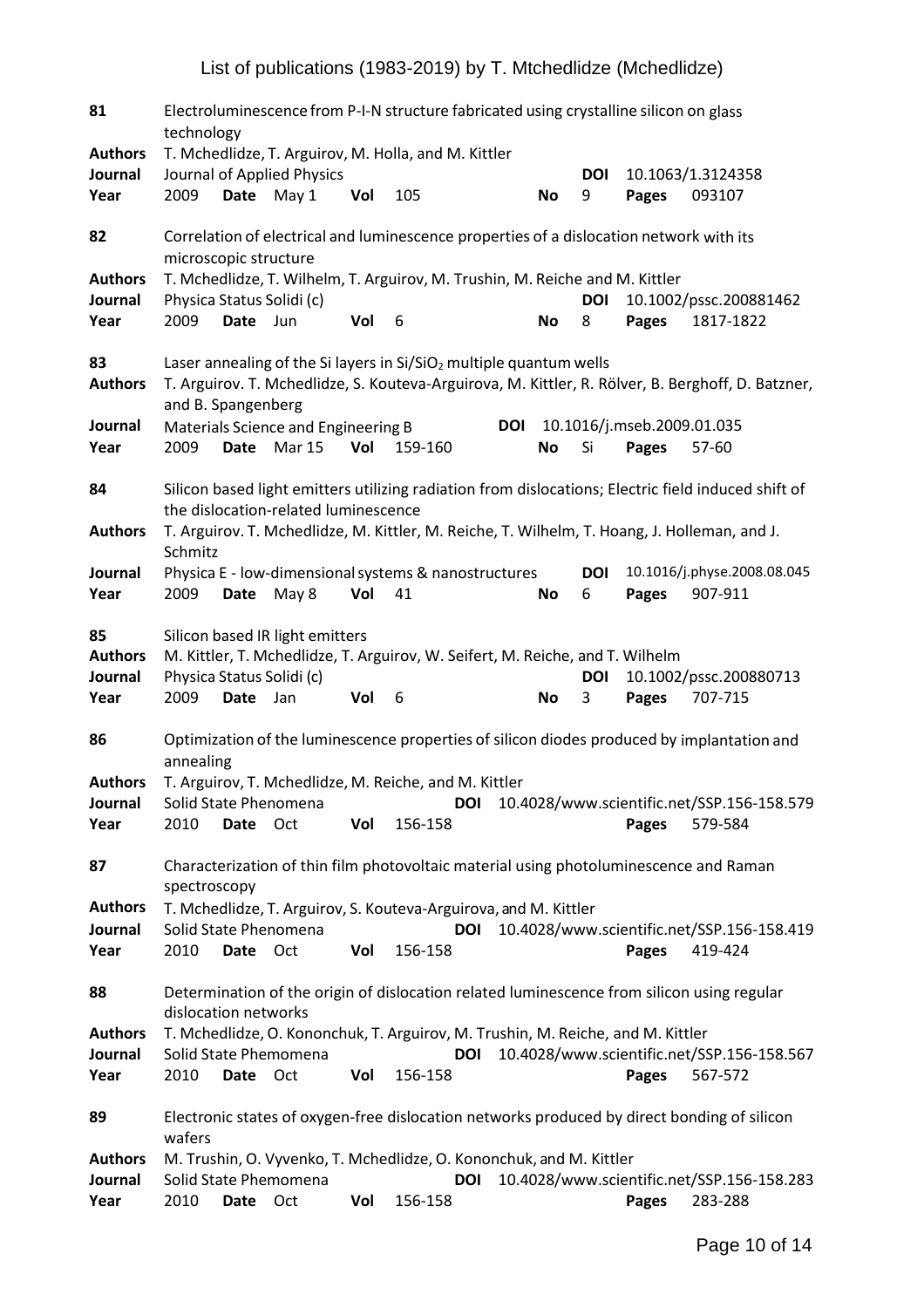| 90<br><b>Authors</b>            | Light induced solid-phase crystallization of Si nanolayers in Si/SiO <sub>2</sub> multiple quantum wells<br>T. Mchedlidze, T. Arguirov, S. Kouteva-Arguirova, and M. Kittler |             |                                               |     |                                                                                                                                                        |           |                 |       |                                                                                                  |  |  |
|---------------------------------|------------------------------------------------------------------------------------------------------------------------------------------------------------------------------|-------------|-----------------------------------------------|-----|--------------------------------------------------------------------------------------------------------------------------------------------------------|-----------|-----------------|-------|--------------------------------------------------------------------------------------------------|--|--|
| Journal                         |                                                                                                                                                                              |             | Journal of Applied Physics                    |     |                                                                                                                                                        |           | DOI             |       | 10.1063/1.3446831                                                                                |  |  |
| Year                            | 2010                                                                                                                                                                         | <b>Date</b> | <b>Jun 15</b>                                 | Vol | 107                                                                                                                                                    | <b>No</b> | 12              | Pages | 124302 (9)                                                                                       |  |  |
| 91                              | spectroscopy                                                                                                                                                                 |             |                                               |     | Structural characterization of crystallized Si thin film material by HRTEM and Raman                                                                   |           |                 |       |                                                                                                  |  |  |
| <b>Authors</b>                  |                                                                                                                                                                              |             | Mayer, B. Spangenberg, and M. Kittler         |     | T. Mchedlidze, M. Beigmohamadi, B. Berghoff, R. Sohal, S. Suckow, T. Arguirov, N. Wilck, J.                                                            |           |                 |       |                                                                                                  |  |  |
| Journal<br>Year                 | 2011                                                                                                                                                                         | Date        | Physica Status Solidi (a)<br>Mar              | Vol | 8                                                                                                                                                      | <b>No</b> | <b>DOI</b><br>3 | Pages | 10.1002/pssa.201000156<br>588-591                                                                |  |  |
| 92                              | silicon                                                                                                                                                                      |             |                                               |     |                                                                                                                                                        |           |                 |       | Structures responsible for radiative and non-radiative recombination activity of dislocations in |  |  |
| <b>Authors</b><br>Journal       | Physica Status Solidi (c)                                                                                                                                                    |             |                                               |     | T. Mchedlidze, T. Arguirov, O. Kononchuk, M. Trushin, and M. Kittler                                                                                   |           | DOI             |       | 10.1002/pssc.201000367                                                                           |  |  |
| Year                            | 2011                                                                                                                                                                         | Date Mar    |                                               | Vol | 8                                                                                                                                                      | <b>No</b> | 3               | Pages | 991-995                                                                                          |  |  |
| 93<br><b>Authors</b>            |                                                                                                                                                                              |             |                                               |     | Characterization of crystalline silicon on glass using photoluminescence<br>T. Mchedlidze, J. Schneider, T. Arguirov, and M. Kittler                   |           |                 |       |                                                                                                  |  |  |
| Journal<br>Year                 | Phys. Status Solidi (c)<br>2011                                                                                                                                              | Date Apr    |                                               | Vol | 8                                                                                                                                                      | <b>No</b> | <b>DOI</b><br>4 | Pages | 10.1002/pssc.201084019<br>1334-1338                                                              |  |  |
| 94<br><b>Authors</b><br>Journal | Physica Status Solidi (c)                                                                                                                                                    |             |                                               |     | Scanning probe studies of amorphous silicon subjected to laser annealing<br>M. Ratzke, T. Mchedlidze, T. Arguirov, N. Acharya, M. Kittler, and J. Reif |           | DOI             |       | 10.1002/pssc.201084021                                                                           |  |  |
| Year                            | 2011                                                                                                                                                                         | Date Apr    |                                               | Vol | 8                                                                                                                                                      | <b>No</b> | 4               | Pages | 1351-1355                                                                                        |  |  |
| 95                              | temperature                                                                                                                                                                  |             |                                               |     |                                                                                                                                                        |           |                 |       | Rapid dislocation-related D1-photoluminescence imaging of multicrystalline Si wafers at room     |  |  |
| <b>Authors</b>                  |                                                                                                                                                                              |             |                                               |     | R. P. Schmid, D. Mankovics, T. Arguirov, M. Ratzke, T. Mchedlidze, and M. Kittler                                                                      |           |                 |       |                                                                                                  |  |  |
| Journal<br>Year                 | Physica Status Solidi (a)<br>2011                                                                                                                                            | Date Apr    |                                               | Vol | 208                                                                                                                                                    | No        | DOI<br>4        | Pages | 10.1002/pssa.201026269<br>888-892                                                                |  |  |
| 96                              |                                                                                                                                                                              |             | wafers - two different approaches             |     |                                                                                                                                                        |           |                 |       | Novel imaging techniques for dislocation-related d1-photoluminescence of multicrystalline Si     |  |  |
| <b>Authors</b>                  |                                                                                                                                                                              |             |                                               |     | R. P. Schmid, D. Mankovics, T. Arguirov, T. Mchedlidze, and M. Kittler                                                                                 |           |                 |       |                                                                                                  |  |  |
| Journal<br>Year                 | Physica Status Solidi (c)<br>2011                                                                                                                                            | Date Apr    |                                               | Vol | 8                                                                                                                                                      | <b>No</b> | <b>DOI</b><br>4 | Pages | 10.1002/pssc.201084023<br>1297-1301                                                              |  |  |
| 97                              |                                                                                                                                                                              |             |                                               |     | light beam and electron beam induced current and capacitance of Schottky diodes                                                                        |           |                 |       | Electrical characterization of silicon wafer bonding interfaces by means of voltage dependent    |  |  |
| <b>Authors</b>                  |                                                                                                                                                                              |             |                                               |     | M. Trushin, O. Vyvenko, T. Mchedlidze, M. Reiche, and M. Kittler                                                                                       |           |                 |       |                                                                                                  |  |  |
| Journal<br>Year                 | Phys. Status Solidi (c)<br>2011                                                                                                                                              | Date Apr    |                                               | Vol | 8                                                                                                                                                      | No        | DOI<br>4        | Pages | 10.1002/pssc.201084029<br>1371                                                                   |  |  |
| 98                              | spectroscopy                                                                                                                                                                 |             |                                               |     | Characterization of traps in crystalline silicon on glass film using deep-level transient                                                              |           |                 |       |                                                                                                  |  |  |
| <b>Authors</b>                  |                                                                                                                                                                              |             | T. Mchedlidze, J.-h. Zollondz, and M. Kittler |     |                                                                                                                                                        |           |                 |       |                                                                                                  |  |  |
| Journal<br>Year                 | Solid State Phenomena<br>2011                                                                                                                                                | Date Aug    |                                               | Vol | DOI<br>178-179                                                                                                                                         |           |                 | Pages | 10.4028/www.scientific.net/SSP.178-179.100<br>100-105                                            |  |  |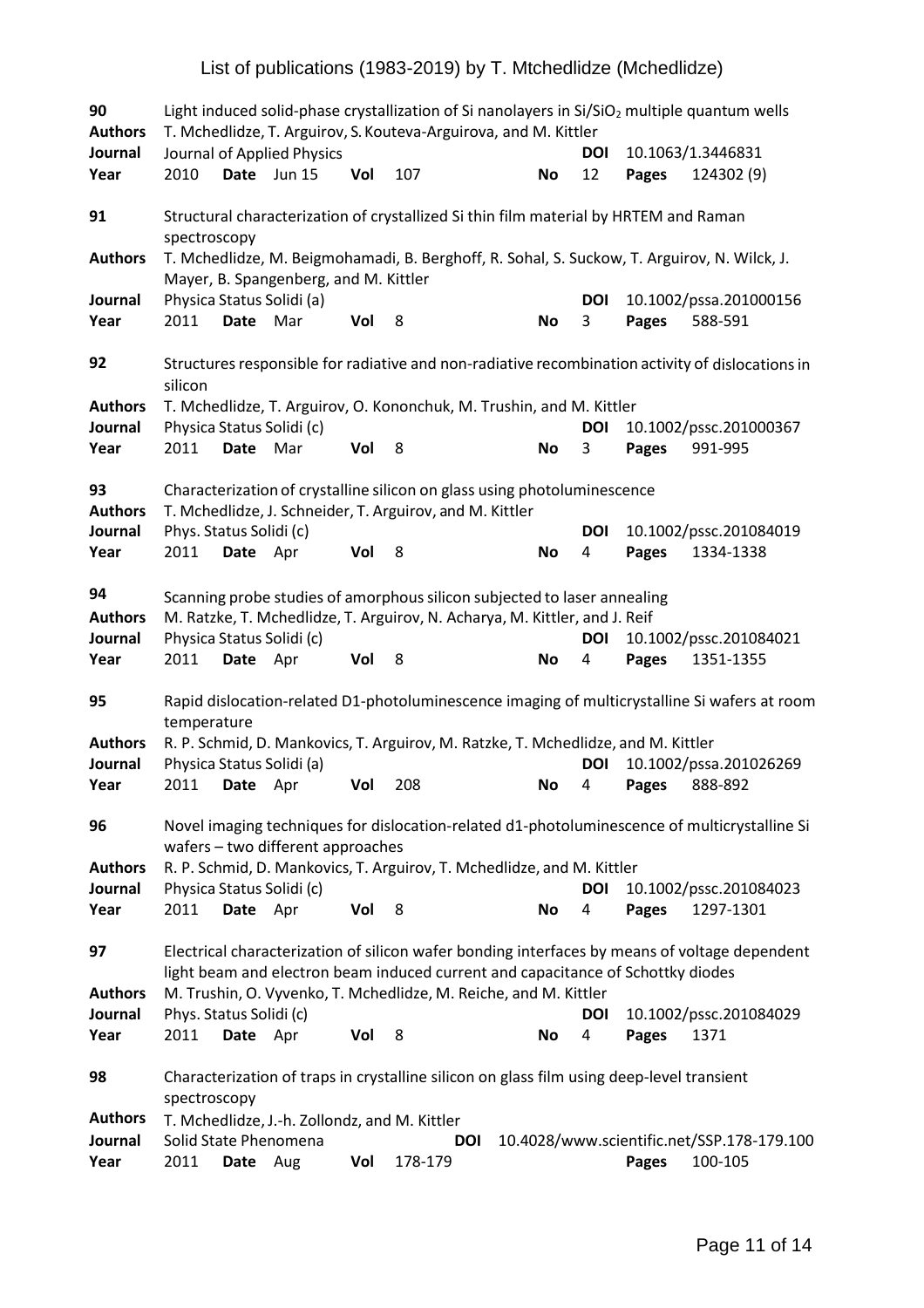**99** Fast Light-induced Solid Phase Crystallization Of Nanometer Thick Silicon Layers On Quartz **Authors** T. Mchedlidze, T. Arguirov And M. Kittler **Journal** Solid State Phenomena **DOI** 10.4028/www.scientific.net/SSP.178-179.110 **Year** 2011 **Date** Aug **Vol** 178-179 **Pages** 110-115 **100** Investigation of defect states in heavily dislocated thin silicon films **Authors** T. Mchedlidze and M. Kittler **Journal** Journal of Applied Physics **DOI** 10.1063/1.3692745 **Year** 2012 **Date** Mar 1 **Vol** 111 **No** 5 **Pages** 053706 (8) **101** Capability of photoluminescence for characterization of multi-crystalline silicon **Authors** T. Mchedlidze, W. Seifert, M. Kittler, A. T. Blumenau, B. Birkmann, T. Mono, and M. Müller **Journal** Journal of Applied Physics **DOI** 10.1063/1.3699275 **Year** 2012 Date Apr 1 Vol 111 10 No 7 Pages 073504 (12) **102** Characterization of deep levels introduced by rta and by subsequent anneals in n-type silicon **Authors** D. Kot, T. Mchedlidze, G. Kissinger, and W. von Ammon **Journal** ECS journal of solid state science and technology **DOI** 10.1149/2.013301 jss **Year** 2013 **Date Vol** 2 **No** 1 **Pages** P9-P12 **103** Local detection of deep carrier traps in the pn-junction of silicon solar cells **Authors** T. Mchedlidze, L. Scheffler, J. Weber, M. Herms, J. Neusel, V. Osinniy, C. Möller, and K. Lauer **Journal** Applied Physics Letters **DOI** 10.1063/1.4807142 **Year** 2013 **Date** Jul 1 **Vol** 103 **No** 1 **Pages** 013901 (3) **104** Light induced crystallization of an amorphous silicon film embedded between silicon oxide layers **Authors** M. Schade, T. Mchedlidze, M. Kittler, and H. S. Leipner **Journal** Physica Status Solidi (b) **DOI** 10.1002/pssb.201349143 **Year** 2014 **Date** Jan **Vol** 251 **No** 2 **Pages** 439-445 **105** On the capability of deep level transient spectroscopy for characterizing multi-crystalline silicon **Authors** T. Mchedlidze, M. Nacke, E. Hieckmann, and J. Weber **Journal** Journal of Applied Physics **DOI** 10.1063/1.4837997 **Year** 2014 **Date** Jan **Vol** 115 **No** 1 **Pages** 012006 (5) **106** Radial distribution of iron in silicon crystals grown by Czochralski method from contaminated feedstock **Authors** T. Mchedlidze, and J. Weber **Journal** Physica Status Solidi RRL **DOI** 10.1002/pssr.201308327 **Year** 2014 **Date Vol** 8 **No** 3 **Pages** 228-230 **107** Evolution of iron-containing defects during processing of Si solar cells **Authors** T. Mchedlidze, C. Möller, K. Lauer, and J. Weber **Journal** Journal of Applied Physics **DOI** 10.1063/1.4905027 **Year** 2014 **Date** Dec **Vol** 116 **No** 12 **Pages** 245701 (6) **108** Iron-related carrier traps near the n+p-junctions of crystalline silicon solar cells: impacts of feedstock and of the fabrication processes **Authors** T. Mchedlidze and J. Weber **Journal** Physica Status Solidi B **DOI** 10.1002/pssb.201451021 **Year** 2014 **Date** Dec **Vol** 251 **No** 8 **Pages** 1608-1613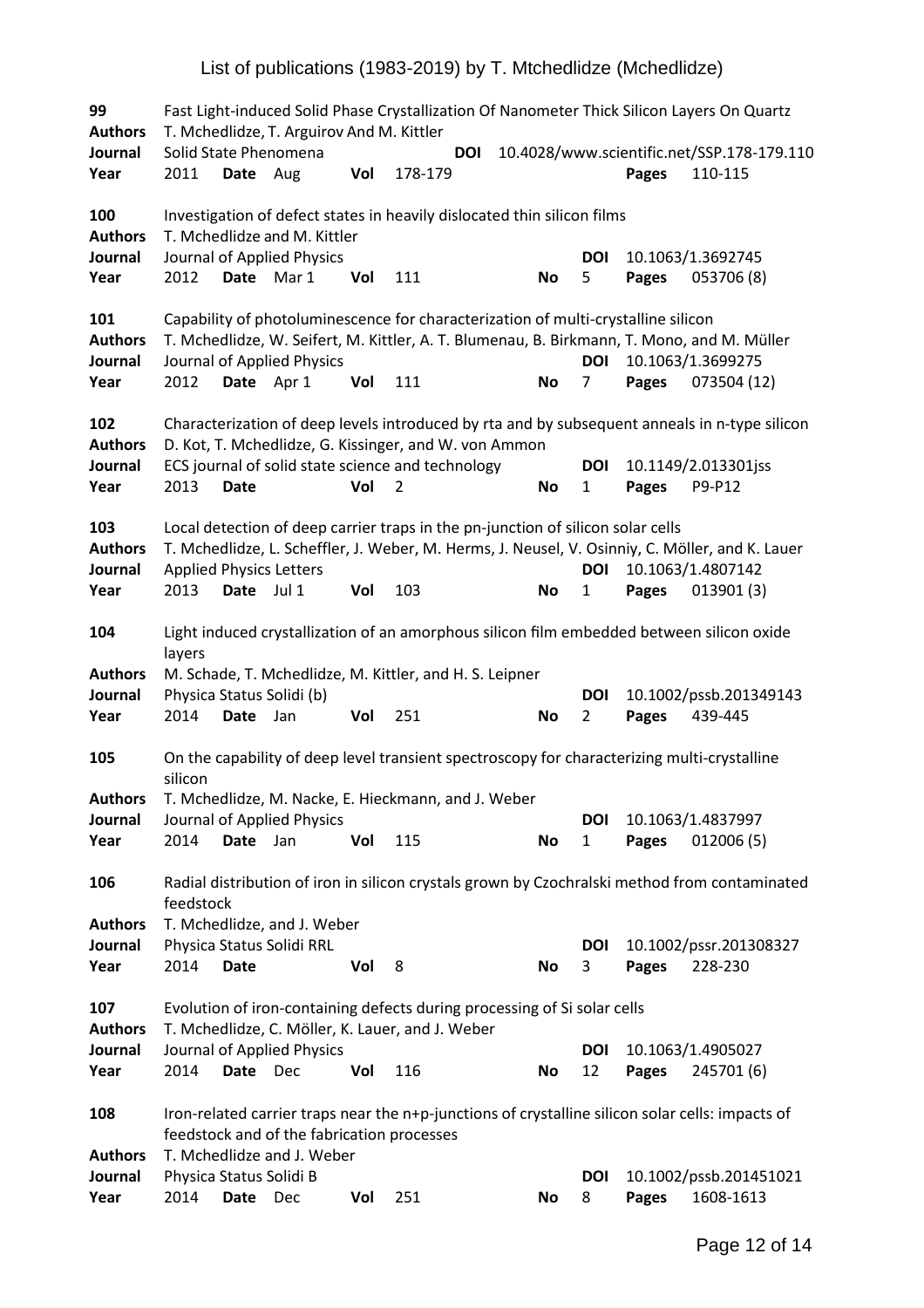| 109<br><b>Authors</b>            |                                |             | T. Mchedlidze and J. Weber                   |     | Direct detection of carrier traps in Si solar cells after light-induced degradation                                                                       |    |                       |               |                                   |
|----------------------------------|--------------------------------|-------------|----------------------------------------------|-----|-----------------------------------------------------------------------------------------------------------------------------------------------------------|----|-----------------------|---------------|-----------------------------------|
| Journal<br>Year                  | 2015                           | Date Jan    | Physica Status Solidi RRL                    | Vol | 9                                                                                                                                                         | No | DOI<br>$\overline{2}$ | Pages         | 10.1002/pssr.201409474<br>108-110 |
| 110                              |                                |             |                                              |     | Capacitance transient spectroscopy measurements on high-k metal gate field effect<br>transistors fabricated using 28nm technology node                    |    |                       |               |                                   |
| <b>Authors</b><br>Journal        |                                |             | Solid State Phenomena                        |     | Teimuraz Mchedlidze, Maximilian Drescher, Elke Erben, and Jörg Weber                                                                                      |    | DOI                   | t/SSP.242.459 | 10.4028/www.scientific.ne         |
| Year                             | 2016                           | Date        | Jan                                          | Vol | 242                                                                                                                                                       |    |                       | Pages         | 459-465                           |
| 111<br><b>Authors</b>            |                                |             |                                              |     | Monitoring of Si-solar cell degradation with electroluminescence<br>Teimuraz Mchedlidze, Axel Herguth and Jörg Weber                                      |    |                       |               |                                   |
| Journal                          |                                |             | Solar Energy Materials & Solar Cells         |     |                                                                                                                                                           |    | DOI                   | 008           | 10.1016/j.solmat.2016.05.         |
| Year                             | 2016                           | Date        | May                                          | Vol | 155                                                                                                                                                       |    |                       | Pages         | 38-42                             |
| 112<br><b>Authors</b>            |                                |             | E. V. Lavrov, T. Mchedlidze, and F. Herklotz |     | Photoconductive detection of hydrogen in ZnO and rutile TiO <sub>2</sub>                                                                                  |    |                       |               |                                   |
| Journal<br>Year                  | 2016                           |             | Journal of Applied Physics<br>Date August    | Vol | 120                                                                                                                                                       |    | <b>DOI</b>            | Pages         | 10.1063/1.4960132<br>055703 (7)   |
| 113<br><b>Authors</b><br>Journal | <b>Applied Physics Letters</b> |             |                                              |     | Photoconductivity as a method to probe defects in ultra thin Si films<br>E. V. Lavrov, I. Chaplygin, and T. Mchedlidze                                    |    | <b>DOI</b>            |               | 10.1063/1.4979276                 |
| Year                             | 2017                           |             | Date February Vol                            |     | 110                                                                                                                                                       |    |                       | Pages         | 132102 (3)                        |
| 114<br><b>Authors</b><br>Journal | Physica Status Solidi A        |             |                                              |     | Deep carrier traps in as grown isotopically pure <sup>28</sup> Si FZ crystal<br>Teimuraz Mchedlidze, Jeorg Weber, Nikolay V. Abrosimov, and Helge Riemann |    | DOI                   |               | 10.1002/pssa.201700238            |
| Year                             | 2017                           | <b>Date</b> | May                                          | Vol | 214                                                                                                                                                       |    |                       | Pages         | 1700238 (5)                       |
| 115                              | spectroscopy                   |             |                                              |     | Interface traps in 28nm node field effect transistors detected by capacitance transient                                                                   |    |                       |               |                                   |
| <b>Authors</b><br>Journal        | Physica Status Solidi A        |             |                                              |     | Teimuraz Mchedlidze, Maximilian Drescher, Elke Erben, and Jeorg Weber                                                                                     |    | <b>DOI</b>            |               | 10.1002/pssa.201700182            |
| Year                             | 2017                           | <b>Date</b> | May                                          | Vol | 214                                                                                                                                                       |    |                       | Pages         | 1700182 (5)                       |
| 116                              | Electroluminescence            |             |                                              |     | In Situ Observation of the Degradation in Multi-Crystalline Si Solar Cells by                                                                             |    |                       |               |                                   |
| <b>Authors</b><br>Journal        | Physica Status Solidi A        |             |                                              |     | Teimuraz Mchedlidze, Md Mahabubul Alam, Axel Herguth, and Joerg Weber                                                                                     |    | DOI                   |               | 10.1002/pssa.201800918            |
| Year                             | 2019                           |             | Date February                                | Vol | 216                                                                                                                                                       |    |                       | Pages         | 1800918 (9)                       |
| 117                              |                                |             | <b>Elevated Temperatures</b>                 |     | Location and Properties of Carrier Traps in mc-Si Solar Cells Subjected to Degradation at                                                                 |    |                       |               |                                   |
| <b>Authors</b><br>Journal        | Physica Status Solidi A        |             | Teimuraz Mchedlidze and Jeorg Weber          |     |                                                                                                                                                           |    | DOI                   |               | 10.1002/pssa.201900142            |
| Year                             | 2019                           | Date        | May                                          | Vol | 216                                                                                                                                                       |    |                       | Pages         | 1900142 (10)                      |